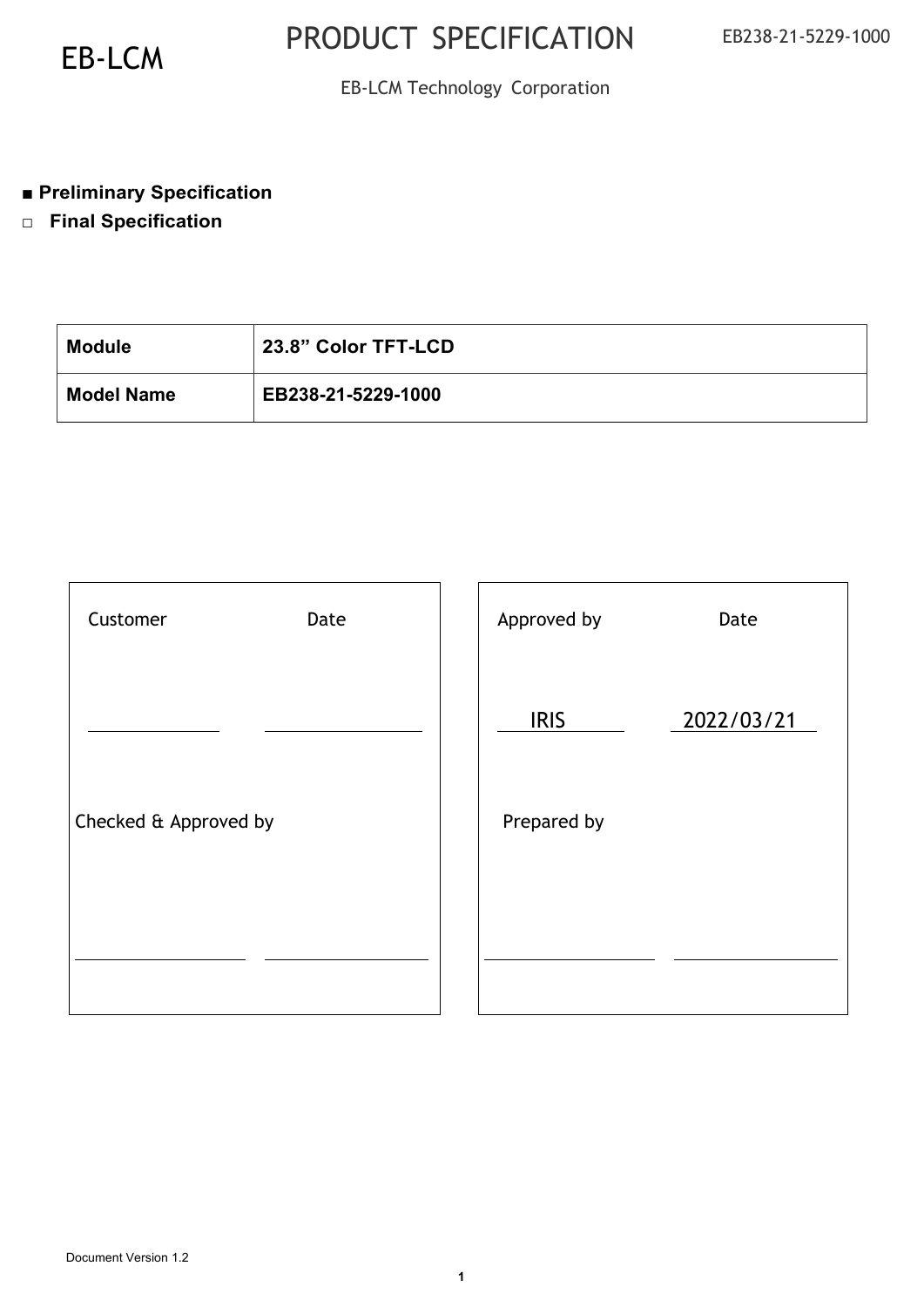

### PRODUCT SPECIFICATION

EB-LCM Technology Corporation

### **Contents**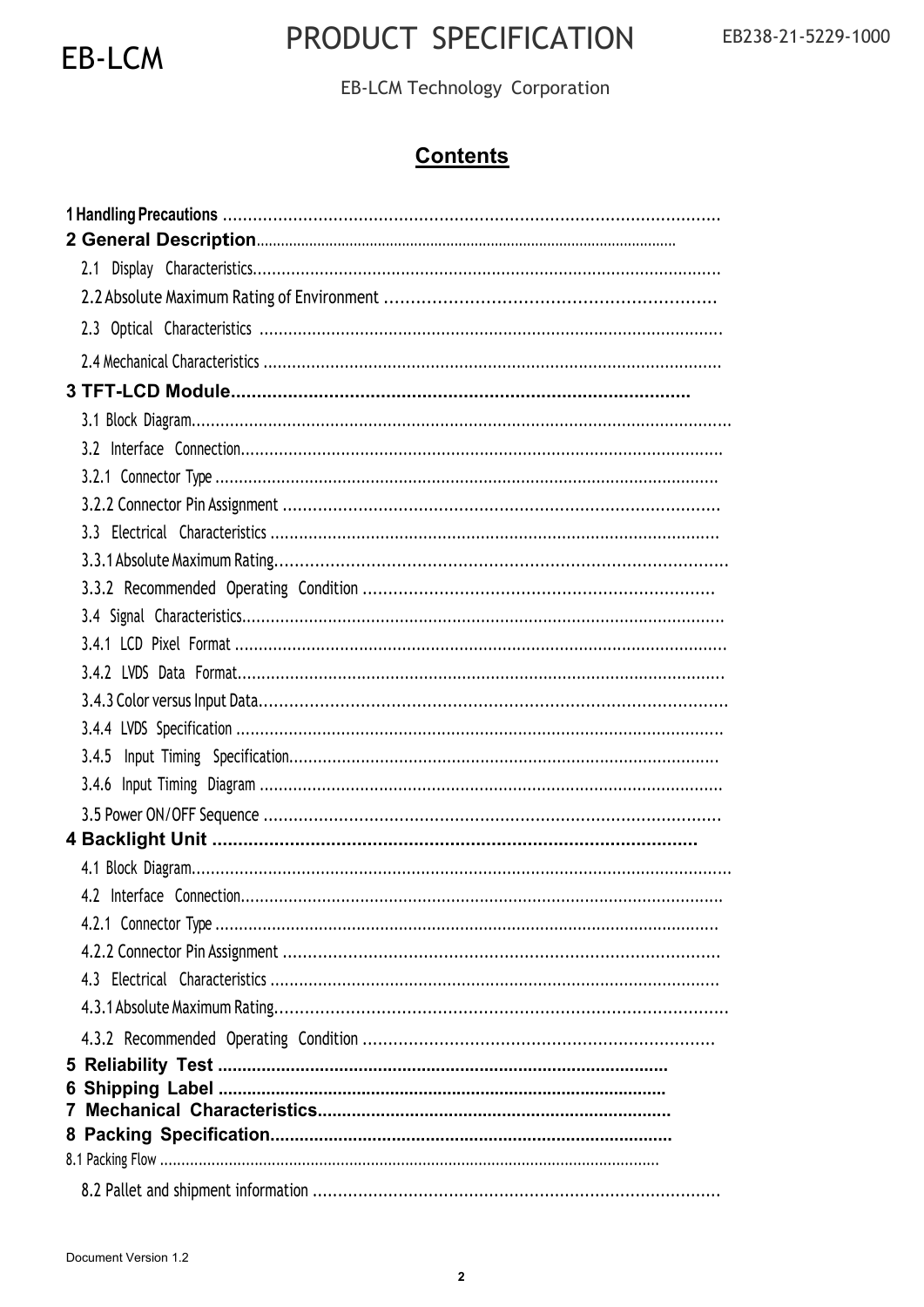### EB-LCM Technology Corporation

### Record of Revision

| <b>Version</b> | <b>Date</b> | Page           | Old description | <b>New Description</b>       | <b>Remark</b> |
|----------------|-------------|----------------|-----------------|------------------------------|---------------|
| 0.0            | 2019/08/12  | $\blacksquare$ |                 | Frist Draft (Preliminary)    |               |
| 1.0            | 2019/11/25  |                |                 | Final version                |               |
| 1.1            | 2020/05/27  | 19             |                 | Add AC Characteristics table |               |
|                |             |                |                 |                              |               |
|                |             |                |                 |                              |               |
|                |             |                |                 |                              |               |
|                |             |                |                 |                              |               |
|                |             |                |                 |                              |               |
|                |             |                |                 |                              |               |
|                |             |                |                 |                              |               |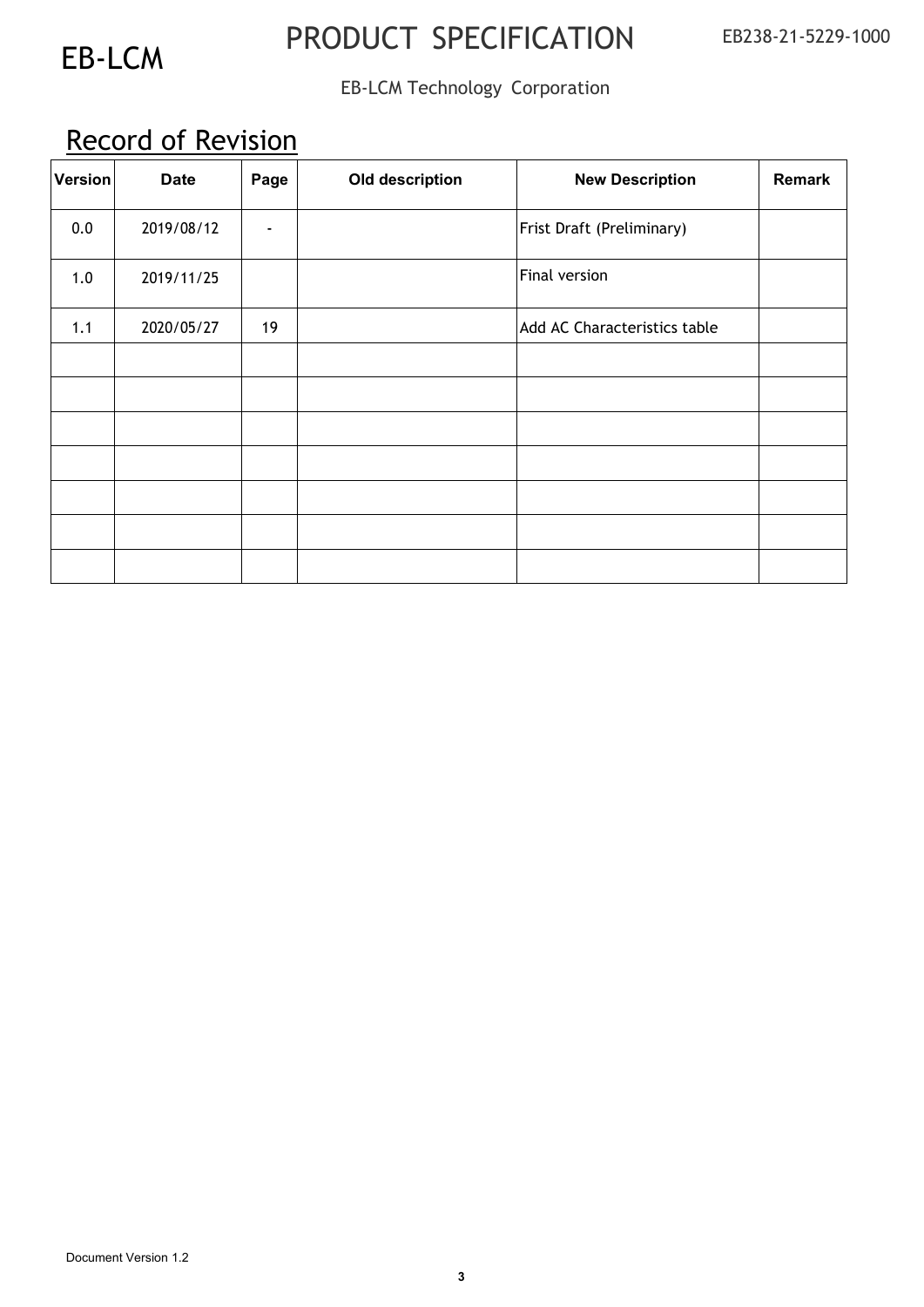### EB-LCM Technology Corporation

### **1 Handling Precautions**

- 1) Since polarizer is easily damaged, do not touch or press the surface of polorizer with hand.
- 2) Be sure to turn off power supply when inserting or disconnecting from input connector.
- 3) Wipe off water drop immediately. Long contact with water may cause discoloration or spots.
- 4) When the panel surface is soiled, wipe it with absorbent cotton or other soft cloth.
- 5) Since the panel is made of glass, it may break or crack if dropped or bumped on hard surface.
- 6) Since CMOS LSI is used in this module, take care of static electricity and insure human earth when handling.
- 7) Do not open or modify the Module Assembly.
- 8) Do not press the reflector sheet at the back of the module to any directions.
- 9) In case a TFT-LCD Module has to be put back into the packing container slot after once it was taken out from the container, do not press the center of the LED lightbar edge. Otherwise the TFT-LCD Module may be damaged.
- 10) Insert or pull out the interface connector, be sure not to rotate nor tilt it of the TFT-LCD Module.
- 11) Do not twist nor bend the TFT -LCD Module even momentary. It should be taken into consideration that no bending/twisting forces are applied to the TFT-LCD Module from outside. Otherwise the TFT-LCD Module may be damaged.
- 12) Please avoid touching COF position while you are doing mechanical design.
- 13) When storing modules as spares for a long time, the following precaution is necessary: Store them in a dark place. Do not expose the module to sunlight or fluorescent light. Keep the temperature between 5℃ and 35℃ at normal humidity.
- 14) Do not apply the same pattern for a long time, it will enhance relevant defect.
- 15) When this reverse-type model(PCBA on bottom side) is used as forward-type model(PCBA on top side) , can not guarantee any defects of LCM .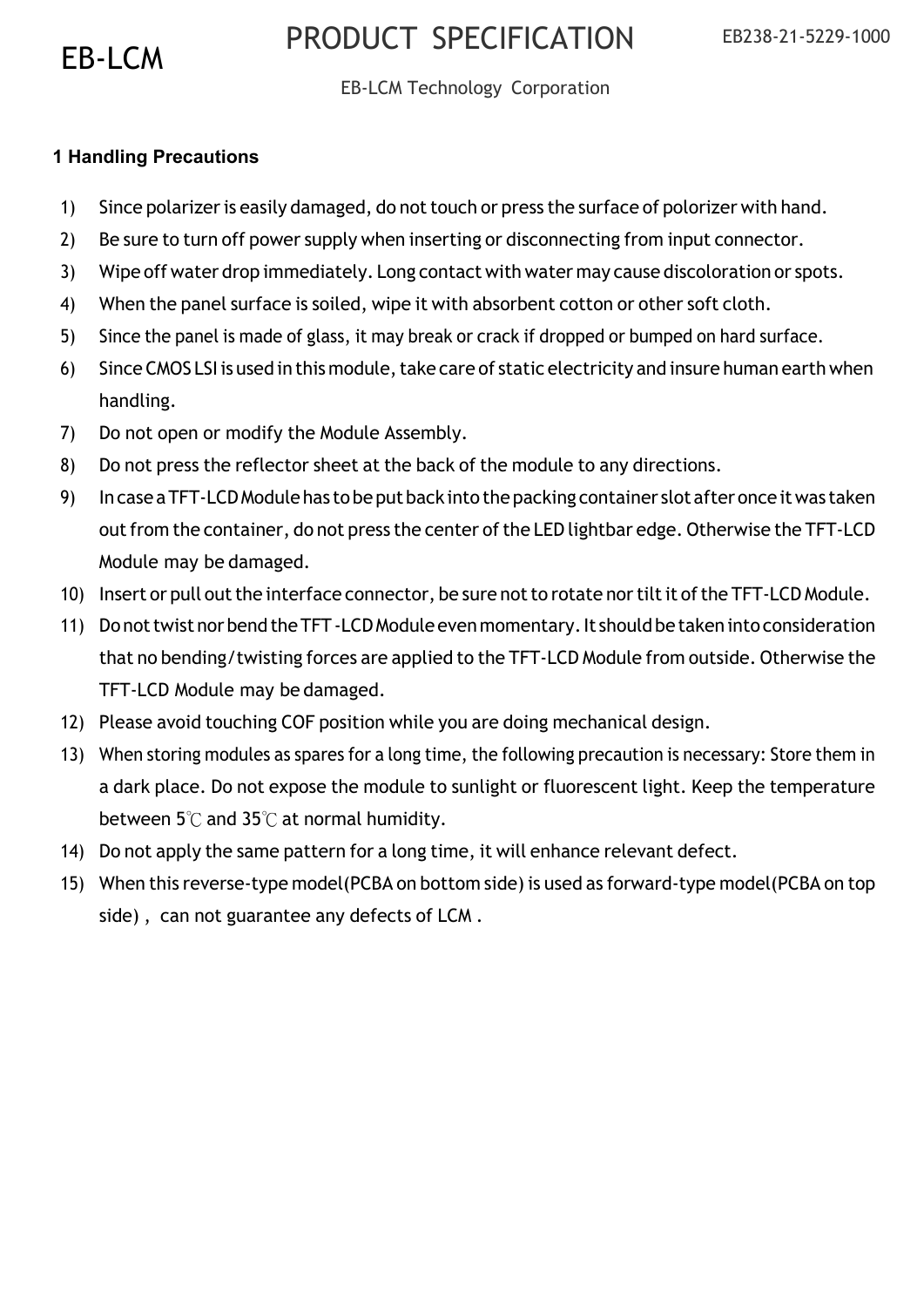.

### PRODUCT SPECIFICATION EB-LCM

### EB-LCM Technology Corporation

### **2 General Description**

This specification applies to the 23.8 inch- wide Color a-Si TFT-LCD Module EB238-21-5229-1000 The display supports the FHD - 1920(H) x 1080(V) screen format and 16.7M colors (8-bit RGB data input). The input interface is Dual channel LVDS and this module doesn't contain an driver board for backlight.

#### **2.1 Display Characteristics**

The following items are characteristics summary on the table under  $25^{\circ}$  condition:

| <b>ITEMS</b>                 | <b>Unit</b>          | <b>SPECIFICATIONS</b>                            |
|------------------------------|----------------------|--------------------------------------------------|
| Screen Diagonal              | [mm]                 | 23.8"                                            |
| <b>Active Area</b>           | [mm]                 | $527.04(H) \times 296.46(V)$                     |
| Pixels H x V                 |                      | 1920 (x3)x 1080                                  |
| <b>Pixel Pitch</b>           | [um]                 | 274.5(per one triad)×274.5                       |
| Pixel Arrangement            |                      | R.G.B. Vertical Stripe                           |
| Display Mode                 | $\blacksquare$       | VA Mode (Vertical Alignment), Normally Black     |
| White Luminance (Center)     | [cd/m <sup>2</sup> ] | 1000 (Typ)                                       |
| <b>Contrast Ratio</b>        |                      | 3000(Typ.)                                       |
| Response Time                | [msec]               | 16ms (Typ., on/off)                              |
| <b>Power Consumption</b>     | [Watt]               | $32.0$ (Max.)                                    |
| (LCD Module + Backligh unit) |                      | LCD module:PDD (Typ.)=3.2@White pattern, Fv=60Hz |
| Weight                       | [Grams]              | 2438.0 (Typ.)                                    |
| <b>Outline Dimension</b>     | [mm]                 | 543.0(H) x 317.4(V) x 11.2(D) (Typ.)             |
| Electrical Interface         |                      | Dual channel LVDS, 8-bits RGB data input         |
| pport Color                  | $\blacksquare$       | 16.7M colors                                     |
| <b>Surface Treatment</b>     | $\blacksquare$       | Anti-Glare, 3H                                   |
| <b>Temperature Range</b>     | [°C]                 | 0 to $+50$                                       |
| Operating                    | [°C]                 | $-20$ to $+60$                                   |
| Storage (Shipping)           |                      |                                                  |
| <b>RoHS Compliance</b>       | $\blacksquare$       | RoHS Compliance                                  |
| <b>TCO Compliance</b>        | $\blacksquare$       | TCO 8.0 Compliance                               |

*Note 2-1:* The following shows the figure of pixel arrangement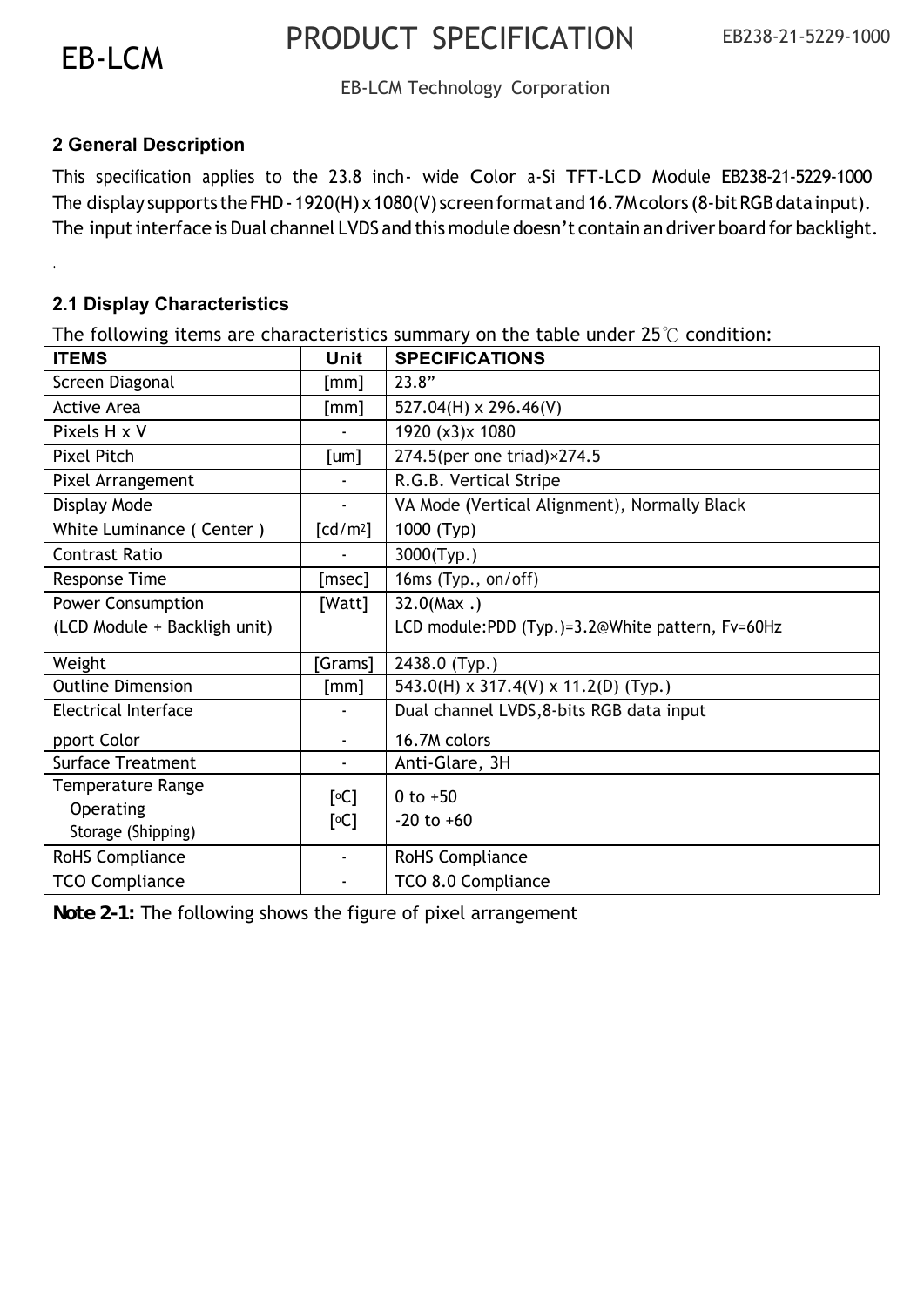EB-LCM Technology Corporation

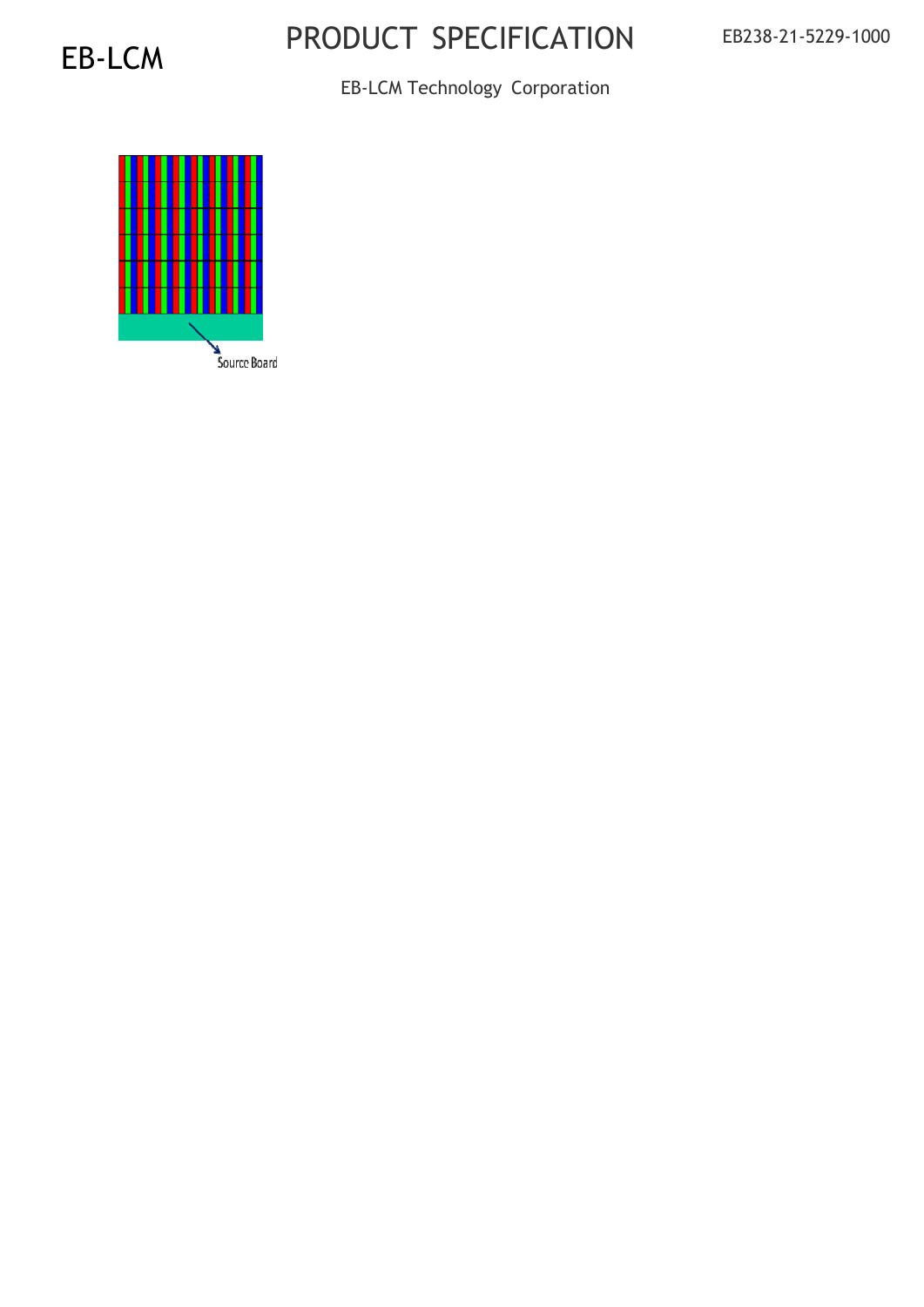### EB-LCM Technology Corporation

### **2.2 Absolute Maximum Rating of Environment**

Permanent damage may occur if exceeding the following maximum rating.

|            | <b>Descriotion</b>                     |       | <b>Value</b> | Unit                      | <b>Note</b>                        |
|------------|----------------------------------------|-------|--------------|---------------------------|------------------------------------|
| Symbol     |                                        | Min.  | Max.         |                           |                                    |
| <b>TOP</b> | <b>Operating Temperature</b>           | 0     | $+50$        | [°C]                      | Note $2-2$                         |
| <b>TGS</b> | Glass surface<br>temperature(operatin) | 0     | $+60$        | [°C]                      | Note $2-2$<br>Function judged only |
| <b>HOP</b> | AOP                                    | 5     | 90           | $^{\circ}$ %RH $^{\circ}$ | Note $2-2$                         |
| <b>TST</b> | As <sub>T</sub>                        | $-20$ | $+60$        | [°C]                      |                                    |
| <b>HTS</b> |                                        | 5     | 90           | $^{\circ}$ %RH $\bar{)}$  |                                    |

*Note 2-2:* Temperature and relative humidity range is shown in the figure .

1. 90% RH Max (Ta  $\leq$  39°C)

- 2. Wet-bulb temperature should be 39°C Max. (Ta  $\leq$  39°C)
- 3. No condensation

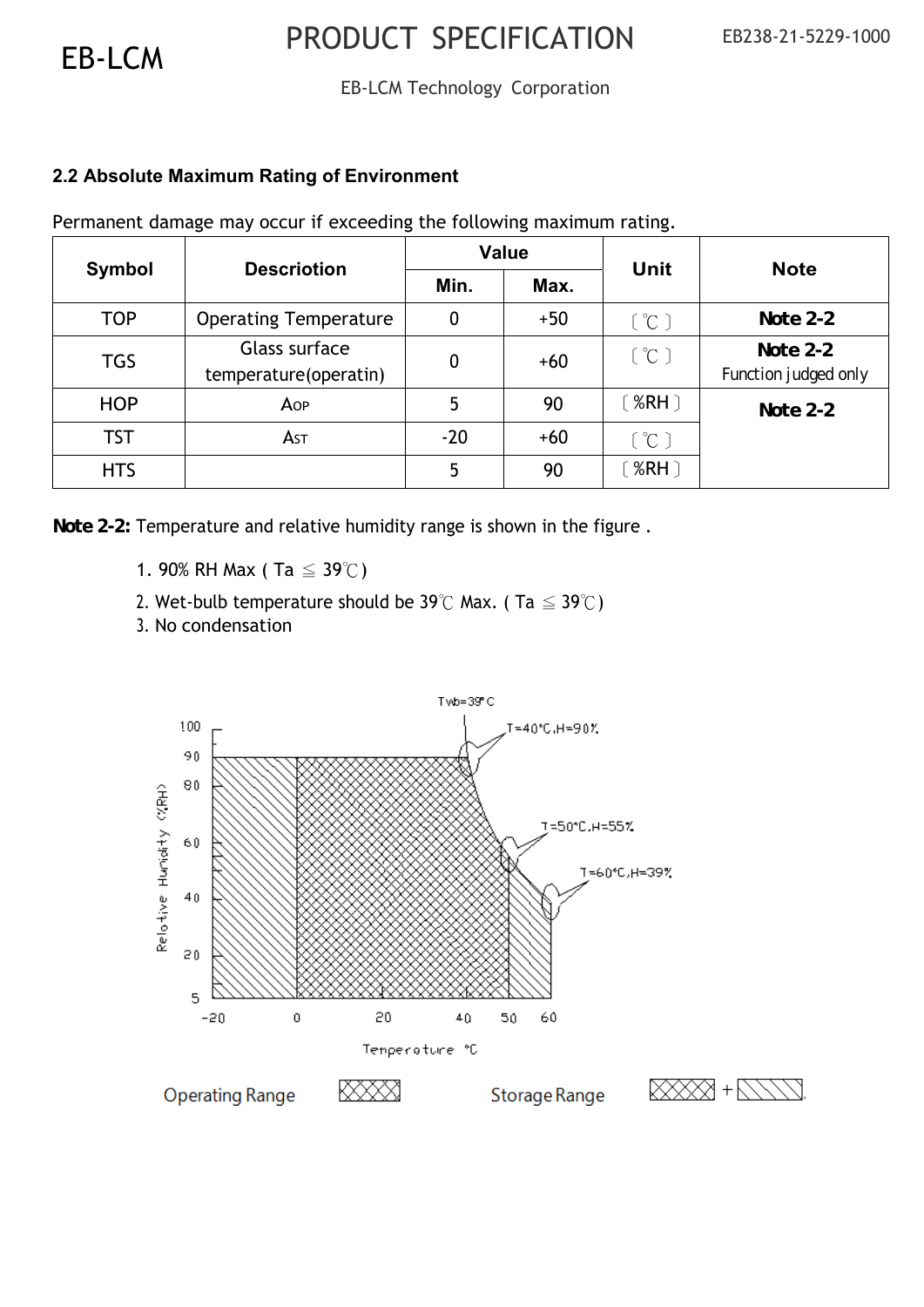### EB-LCM Technology Corporation

### **2.3 Optical Characteristics**

The optical characteristics are measured on the following test condition.

#### **Test Condition:**

- *1.* Equipment setup: Please refer to *Note 2-3.*
- 2. Panel Lighting time: 30 minutes
- 3. VDD=5.0V, Fv=60Hz,Is=50mA,Ta=25℃
- 4. L/B must be in the bottom side at normal and MNT aging state

| <b>Symbol</b>         | <b>Description</b>                 |                     | Min.           | Typ.  | Max.                     | Unit     | <b>Remark</b>       |
|-----------------------|------------------------------------|---------------------|----------------|-------|--------------------------|----------|---------------------|
| $L_{w}$               | White Luminance (Center of screen) |                     | 800            | 1000  |                          | [cd/m2]  | Note 2-3<br>By SR-3 |
| $L_{\text{uni}}$      | Luminance Uniformity (9 points)    |                     | 75             |       | ä,                       | [%]      | Note 2-4<br>By SR-3 |
| <b>CR</b>             | Contrast Ratio (Center of screen)  |                     | 1800           | 3000  |                          |          | Note 2-5<br>By SR-3 |
| $\Theta_{\mathsf{R}}$ | Horizontal Viewing Angle           | Right               | 75             | 89    |                          |          |                     |
| $\theta_L$            | $(CR=10)$                          | Left                | 75             | 89    |                          | [degree] |                     |
| $\Phi_H$              | Vertical Viewing Angle             | Up                  | 75             | 89    |                          |          |                     |
| $\Phi_L$              | $(CR=10)$                          | Down                | 75             | 89    | $\overline{\phantom{a}}$ |          | Note 2-6            |
| $\theta_{R}$          | Horizontal Viewing Angle           | Right               | 75             | 89    | ÷,                       |          | By SR-3             |
| $\theta_L$            | $(CR=5)$                           | Left                | 75             | 89    | ä,                       |          |                     |
| $\Phi_H$              | Vertical Viewing Angle             | Up                  | 75             | 89    | ä,                       |          |                     |
| $\Phi_L$              | $(CR=5)$                           | Down                | 75             | 89    | $\blacksquare$           |          |                     |
| <b>TR</b>             |                                    | <b>Rising Time</b>  | $\blacksquare$ | 10    | 20                       |          |                     |
| TF                    | Response Time                      | <b>Falling Time</b> | $\blacksquare$ | 6     | 12                       | [msec]   | Note 2-7            |
|                       |                                    | Rising + Falling    |                | 16    | 32                       |          | By TRD-100          |
| $R_{x}$               |                                    | Red x               | 0.635          | 0.665 | 0.695                    |          |                     |
| $R_{y}$               |                                    | Red y               | 0.293          | 0.323 | 0.353                    |          |                     |
| $G_{x}$               |                                    | Green x             | 0.244          | 0.274 | 0.304                    |          |                     |
| $G_{V}$               | <b>Color Coordinates</b>           | Green y             | 0.561          | 0.591 | 0.621                    |          |                     |
| $B_x$                 | (CIE 1931)                         | Blue x              | 0.106          | 0.136 | 0.166                    |          | By SR-3             |
| $B_y$                 |                                    | Blue y              | 0.095          | 0.125 | 0.155                    |          |                     |
| $W_{x}$               |                                    | White x             | 0.263          | 0.293 | 0.323                    |          |                     |
| $W_{y}$               |                                    | White y             | 0.320          | 0.350 | 0.380                    |          |                     |
|                       | NTSC ratio                         |                     |                | 72    |                          | [%]      |                     |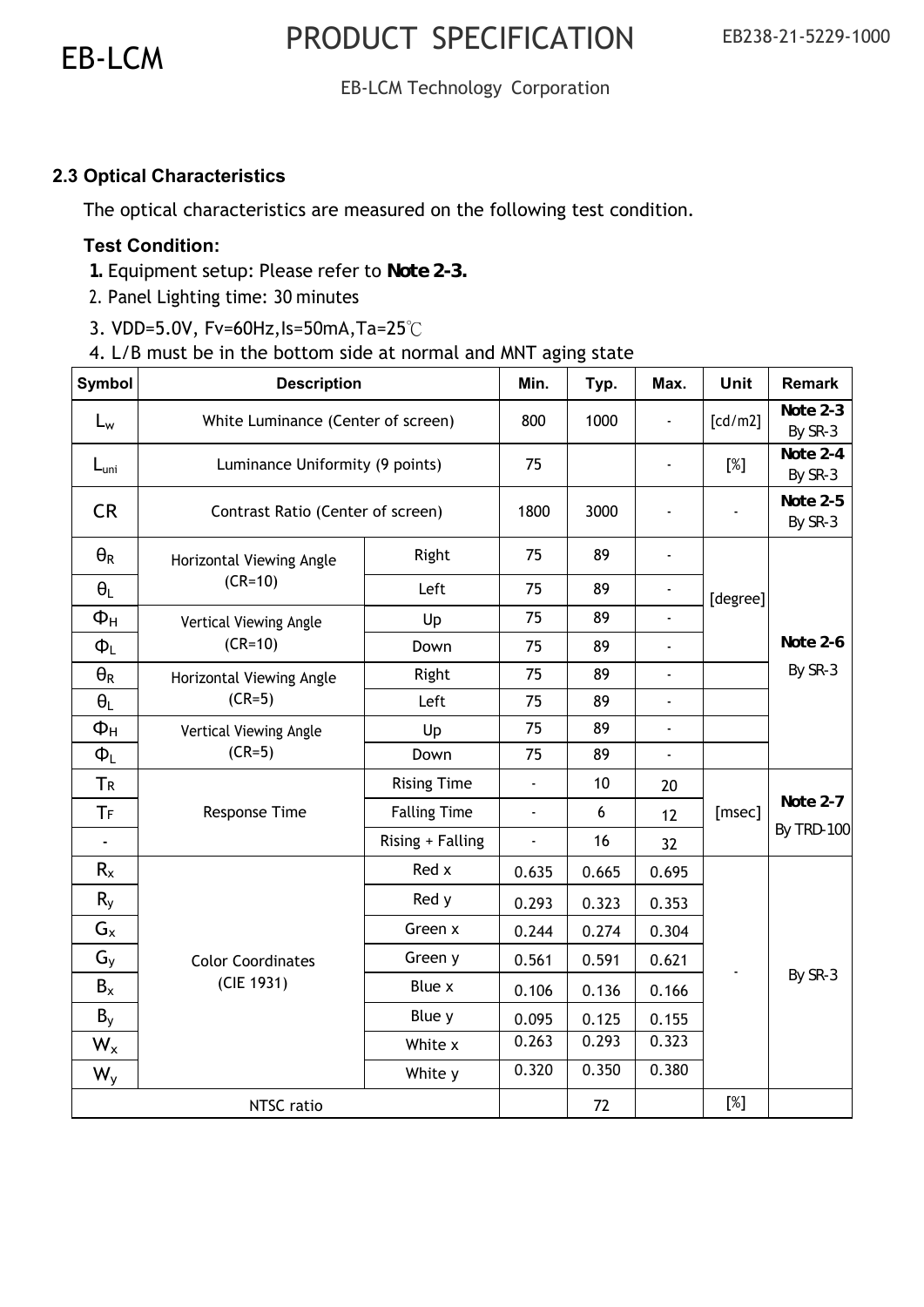### EB-LCM Technology Corporation

#### *Note 2-3:* Equipment setup :

The LCD module should be stabilized at given temperature for 30 minutes to avoid abrupt temperature change during measuring (at surface 35℃). In order to stabilize the luminance, the measurement should be executed after lighting Backlight for 30 minutes in a stable, windless and dark room.



*Note 2-4:* Luminance Uniformity Measurement

#### **Definition:**

Luminance Uniformit  $y =$  Minimum Luminance of 9 Points (P1 ~ P9) Maximum Luminance of 9 Points  $(P1 \sim P9)$ 

6. *Test pattern:White Pattern*

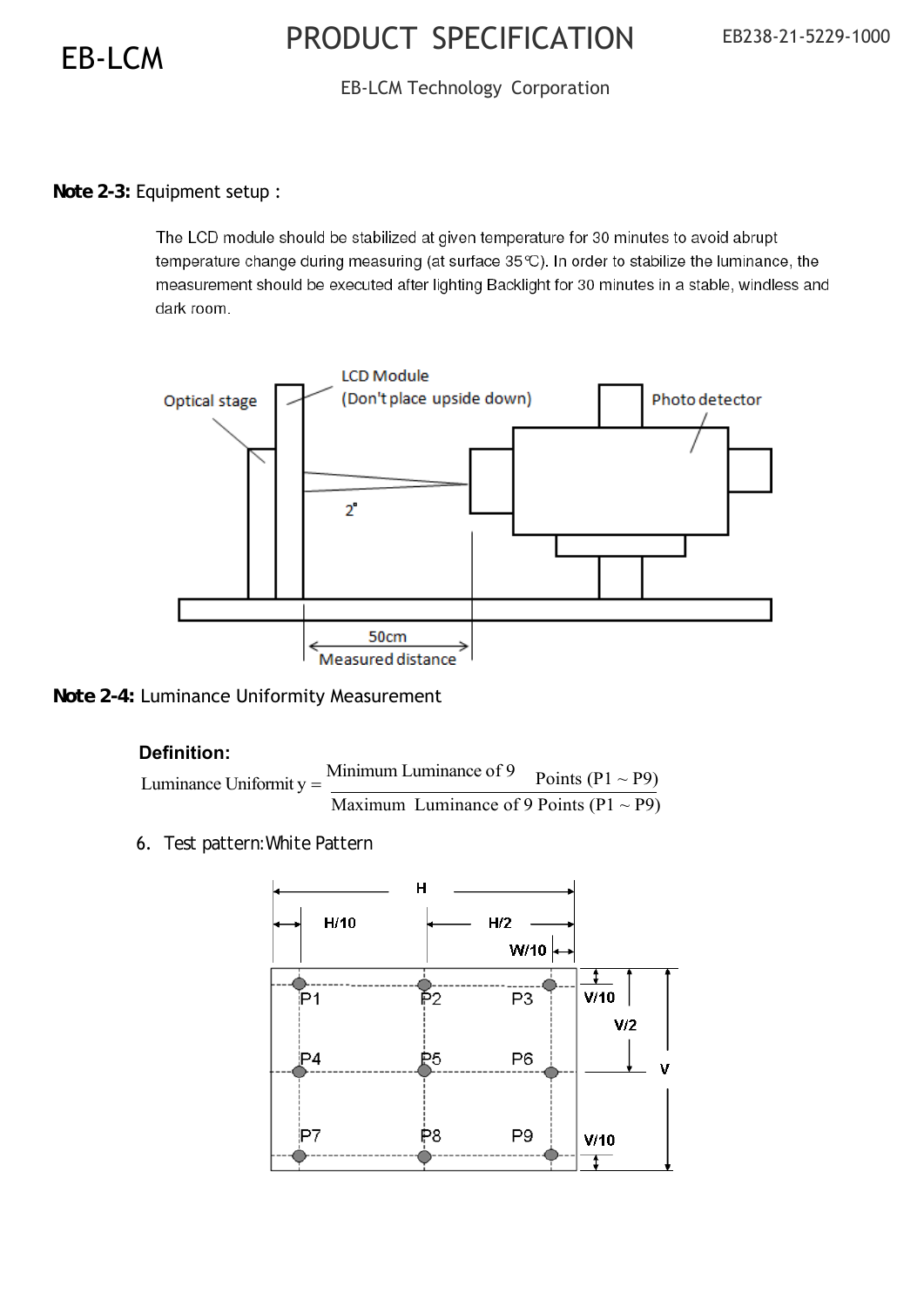### EB-LCM Technology Corporation

*Note 2-5:* Contrast Ratio Measurement

#### **Definition:**

Contrast Ratio =  $\frac{\text{Luminance}}{\frac{1}{2}}$ Luminance of White pattern of Black pattern

6. Measured position: Center of screen (P5) & perpendicular to the screen ( $\theta = \Phi = 0^{\circ}$ )

*Note 2-6:* Viewing angle measurement

**Definition:** The angle at which the contrast ratio is greater than 10 & 5 .

6. Horizontal view angle: Divide to left & right ( $\theta_L$  & θ<sub>R</sub>) Vertical view angle: Divide to up & down (Φ<sub>H</sub>  $EΦ<sub>1</sub>$ )



#### *Note 2-7:* Response time measurement

The output signals of photo detector are measured when the input signals are changed from "Gray level A" to "Gray level B" (falling time, TF), and from "Gray level B" to "Gray level A" (rising time, TR), respectively. The response time is interval between the 10% and 90% of optical response.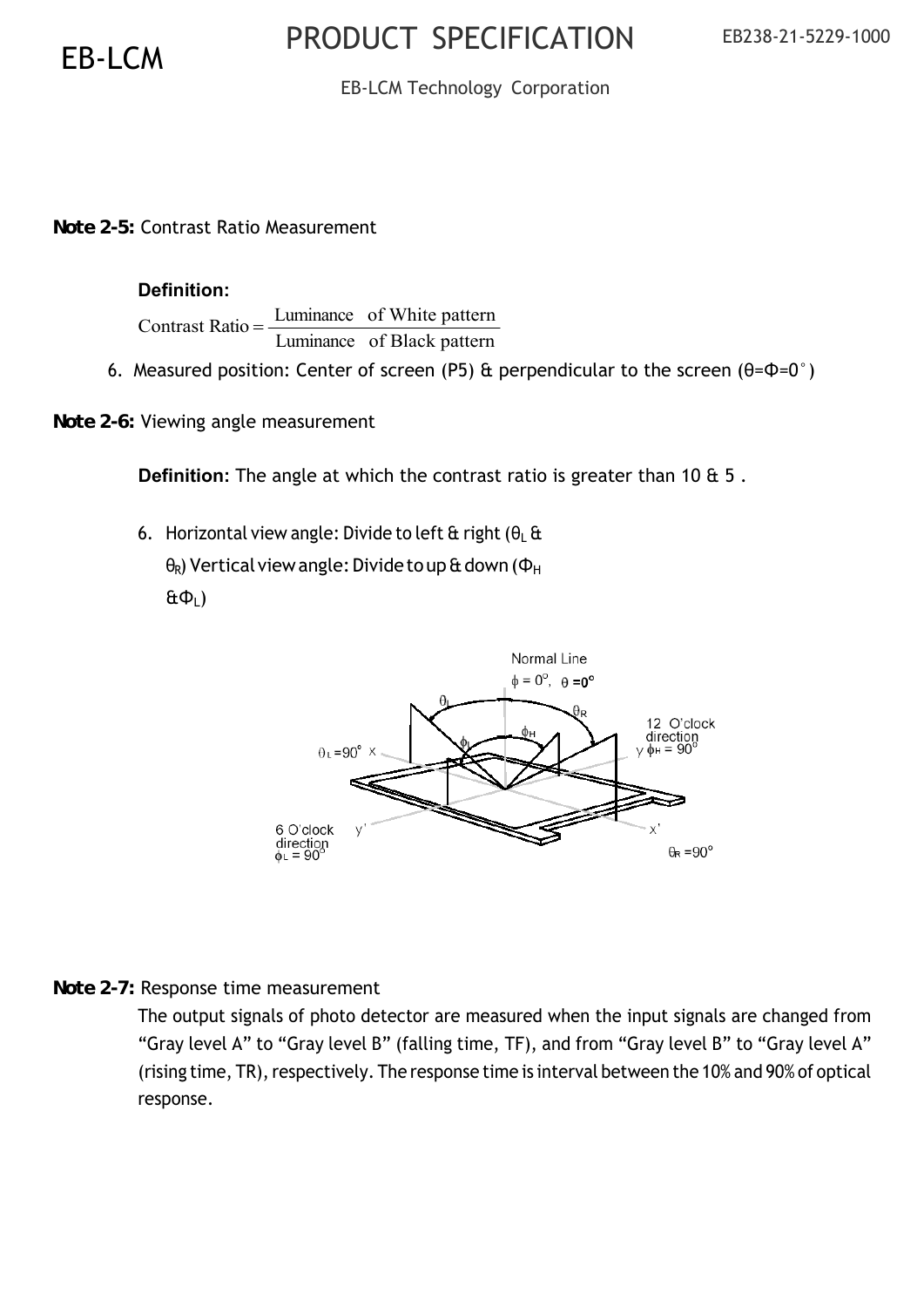EB-LCM Technology Corporation

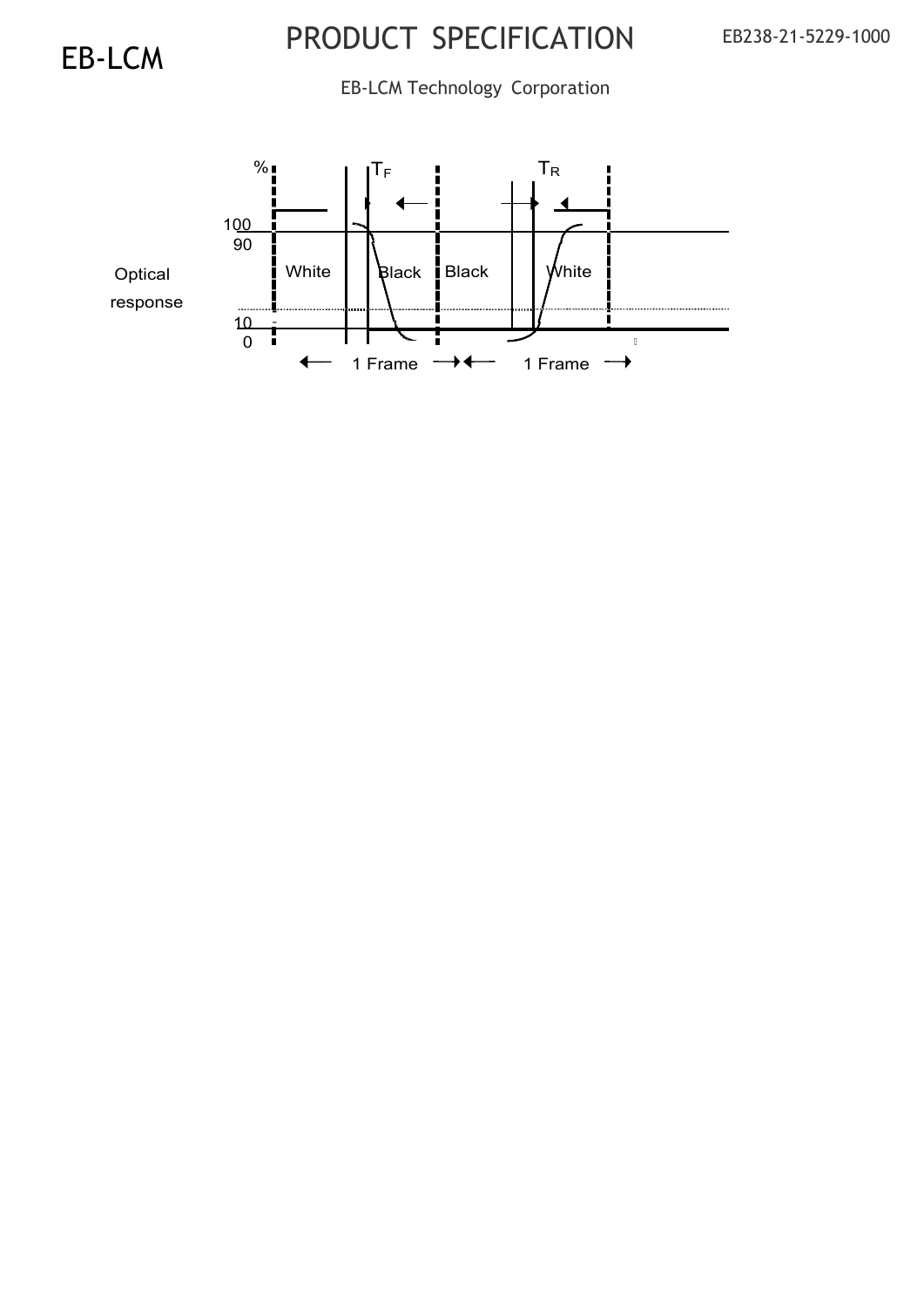### EB-LCM Technology Corporation

| Symbol                        | Description                                                                                                                                                    | Min. | Max. | Unit  | Remark   |
|-------------------------------|----------------------------------------------------------------------------------------------------------------------------------------------------------------|------|------|-------|----------|
| $P_{bc}$                      | <b>Backside Compression</b>                                                                                                                                    | 2.5  |      | [Kgf] | Note 2-8 |
|                               |                                                                                                                                                                |      |      |       |          |
| <i>Note 2-8:</i> Test Method: |                                                                                                                                                                |      |      |       |          |
|                               | The point is at a distance from right-downside 25mm x 25mm defined as the Start Point of                                                                       |      |      |       |          |
|                               | Measure Points, and the point is at a distance 25mm from left-side & around 10mm from PCB                                                                      |      |      |       |          |
|                               | defined as the End Point.                                                                                                                                      |      |      |       |          |
|                               |                                                                                                                                                                |      |      |       |          |
|                               | Align 50mm x 50mm block from Start Point on the Bezel Back, and the corners of each block                                                                      |      |      |       |          |
|                               | are Measure Points.                                                                                                                                            |      |      |       |          |
|                               |                                                                                                                                                                |      |      |       |          |
|                               |                                                                                                                                                                |      |      |       |          |
|                               |                                                                                                                                                                |      |      |       |          |
|                               | If the distance from the last block to each side of the End Point $\geq 25$ mm, add other blocks to<br>make sure that most area of Bezel Back can be measured. |      |      |       |          |

### *Note 2-8:* Test Method:



*Note 2-9 :* Evaluation test and mass production inspection shall be applied with LED current Is @ HDR off condition if there is not specified condition.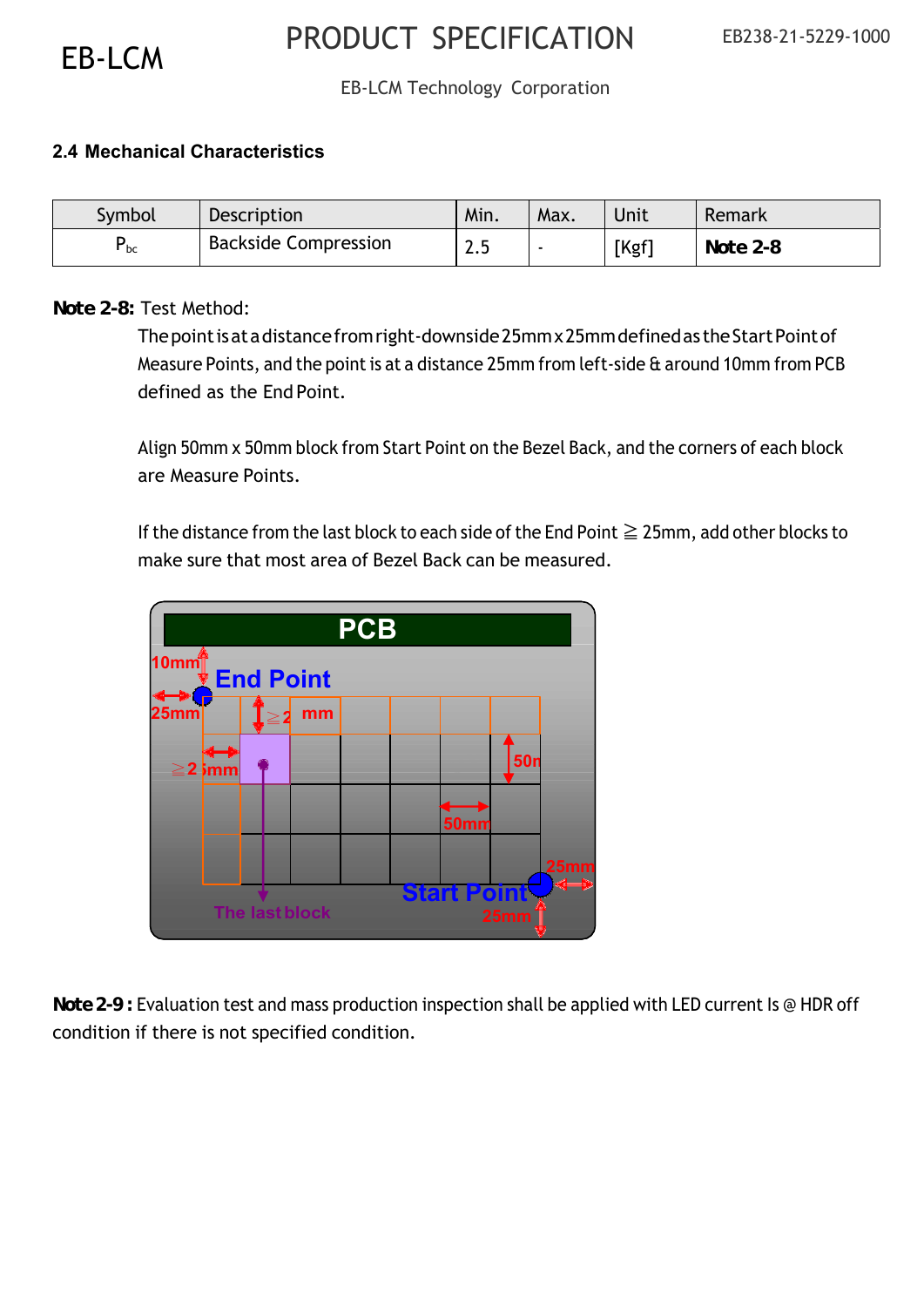### EB-LCM Technology Corporation

### **3 TFT-LCD Module**

### **3.1 Block Diagram**

The following shows the block diagram of the 23.8 inch Color TFT-LCD Module



**Control Board** 

### **3.2 Interface Connection**

### **3.2.1 Connector Type**

| TFT-LCD   | Manufacturer | P-TWO                 | <b>STM</b>    |
|-----------|--------------|-----------------------|---------------|
| Connector | Part Number  | 187034-3009           | MSBKT240P30HB |
| Mating    | Manufacturer | JAE or Compatible     |               |
| Connector | Part Number  | FI-X30HL(Locked Type) |               |

### **3.2.2 Connector Pin Assignment**

| PIN#           | Symbol       | Description                                        | Remark |
|----------------|--------------|----------------------------------------------------|--------|
| 1              | <b>RxO0-</b> | Negative LVDS differential data input (Odd data)   |        |
| $\overline{2}$ | $RxO0+$      | Positive LVDS differential data input (Odd data)   |        |
| 3              | Rx01-        | Negative LVDS differential data input (Odd data)   |        |
| 4              | $RxO1+$      | Positive LVDS differential data input (Odd data)   |        |
| 5.             | Rx02-        | Negative LVDS differential data input (Odd data)   |        |
| 6              | $RxO2+$      | Positive LVDS differential data input (Odd data)   |        |
| 7              | GND          | Ground                                             |        |
| 8              | RxOCLK-      | Negative LVDS differential clock input (Odd clock) |        |
| 9              | RxOCLK+      | Positive LVDS differential clock input (Odd clock) |        |
| 10             | Rx03-        | Negative LVDS differential data input (Odd data)   |        |
| 11             | $RxO3+$      | Positive LVDS differential data input (Odd data)   |        |
| 12             | RxE0-        | Negative LVDS differential data input (Even data)  |        |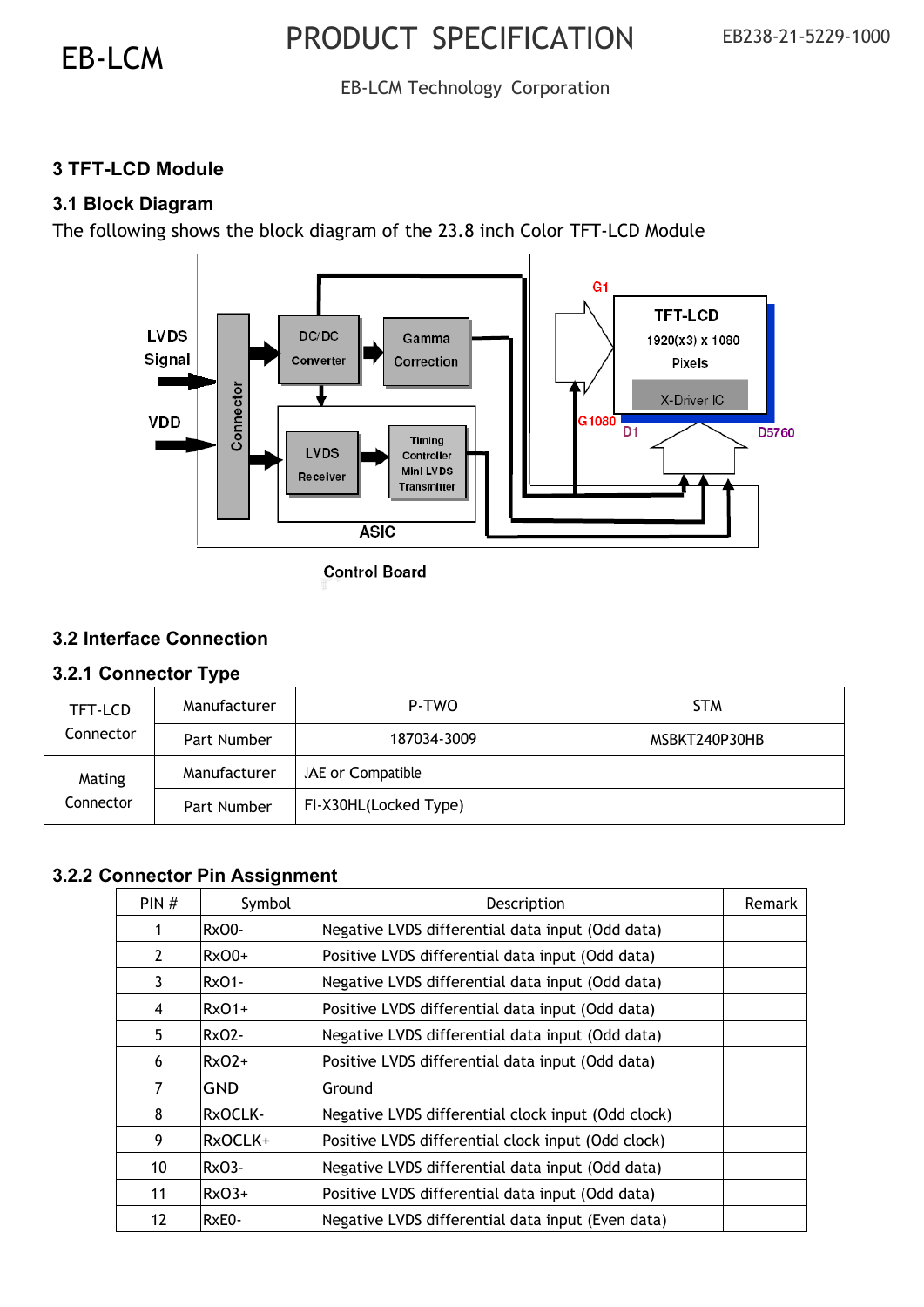### EB-LCM Technology Corporation

| 13 | $RxE0+$    | Positive LVDS differential data input (Even data)   |
|----|------------|-----------------------------------------------------|
| 14 | <b>GND</b> | Ground                                              |
| 15 | $RxE1 -$   | Negative LVDS differential data input (Even data)   |
| 16 | $RxE1+$    | Positive LVDS differential data input (Even data)   |
| 17 | GND        | Ground                                              |
| 18 | $RxE2-$    | Negative LVDS differential data input (Even data)   |
| 19 | $RxE2+$    | Positive LVDS differential data input (Even data)   |
| 20 | RxECLK-    | Negative LVDS differential clock input (Even clock) |
| 21 | RxECLK+    | Positive LVDS differential clock input (Even clock) |
| 22 | RxE3-      | Negative LVDS differential data input (Even data)   |
| 23 | $RxE3+$    | Positive LVDS differential data input (Even data)   |
| 24 | GND        | <b>Must Connect to GND</b>                          |
| 25 | <b>NC</b>  | No connection (for AUO test only. Do not connect)   |
| 26 | <b>NC</b>  | No connection (for AUO test only. Do not connect)   |
| 27 | <b>NC</b>  | No connection (for AUO test only. Do not connect)   |
| 28 | <b>VDD</b> | Power Supply Input Voltage                          |
| 29 | <b>VDD</b> | Power Supply Input Voltage                          |
| 30 | <b>VDD</b> | Power Supply Input Voltage                          |

| $\circledcirc$<br>$\circledcirc$ |
|----------------------------------|
| ◉                                |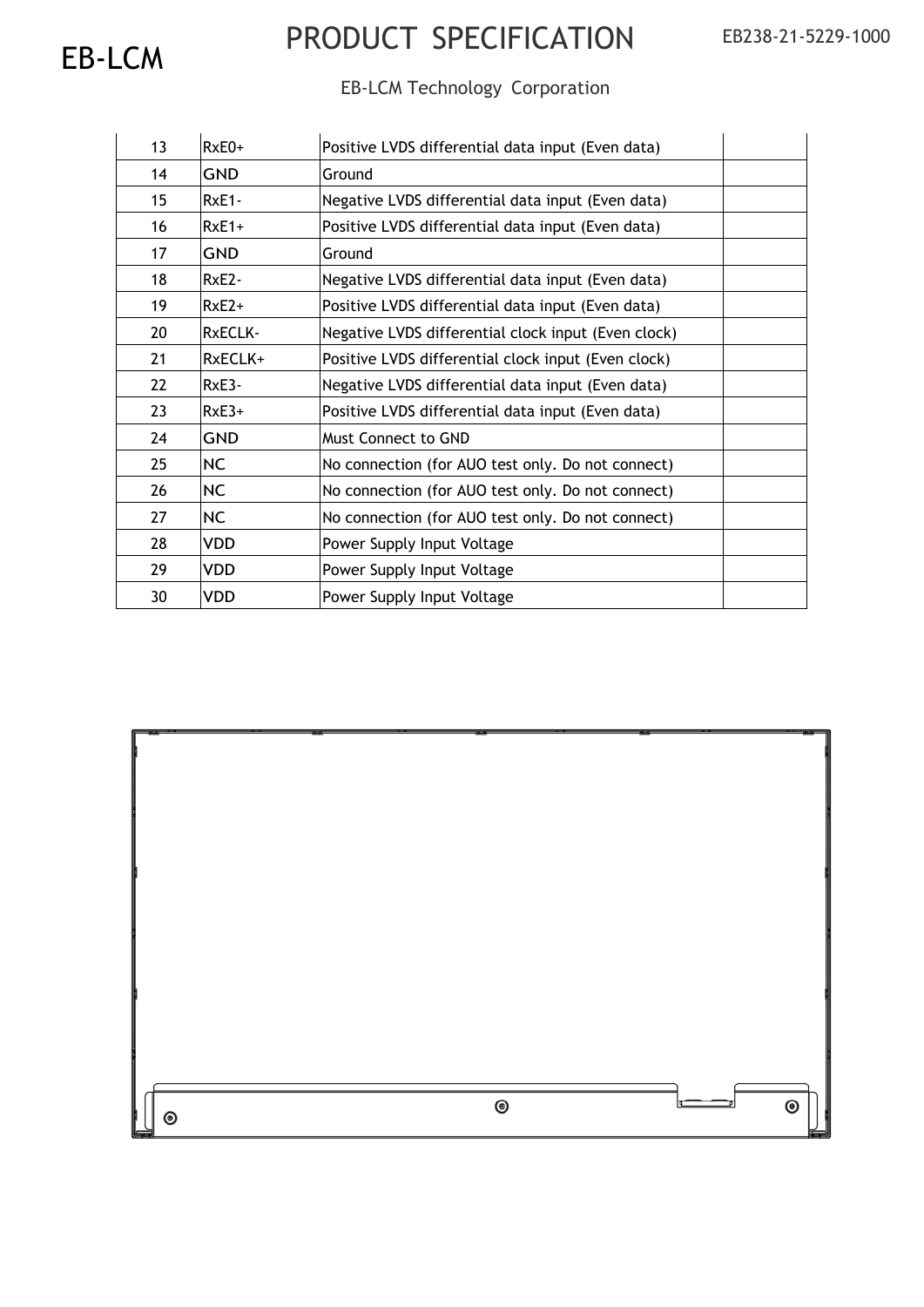### EB-LCM Technology Corporation

#### **3.3 Electrical Characteristics**

### **3.3.1 Absolute Maximum Rating**

Permanent damage may occur if exceeding the following maximum rating.

| Symbol           | <b>Description</b>            | Min     | <b>Max</b> | <b>Unit</b> | <b>Remark</b>      |
|------------------|-------------------------------|---------|------------|-------------|--------------------|
| <b>VDD</b>       | Power Supply<br>Input Voltage | GND-0.3 | 6.0        | [Volt]      | $Ta=25^{\circ}$    |
| SCL, SD<br>A, WP | 12C Input<br>Voltage          | GND-0.3 | 6.0        | [Volt]      | Ta= $25^{\circ}$ C |

### **3.3.2 Recommended Operating Condition**

| Symbol       | <b>Description</b>                     | Min            | <b>Typ</b>     | <b>Max</b> | Unit               | <b>Remark</b>                                |
|--------------|----------------------------------------|----------------|----------------|------------|--------------------|----------------------------------------------|
| <b>VDD</b>   | <b>Power supply</b><br>Input voltage   | 4.5            | 5.0            | 5.5        | [Volt]             |                                              |
| <b>IDD</b>   | Power supply                           |                | 0.64           | 0.78       | [A]                | VDD= 5.0V, All white Pattern, Fv=60Hz        |
|              | Input Current (RMS)                    |                | 0.74           | 0.9        | [A]                | VDD= 5.0V, All white Pattern, Fv=75Hz        |
| <b>PDD</b>   | <b>VDD Power</b>                       |                | 3.2            | 3.9        |                    | [Watt] VDD= 5.0V, All white Pattern, Fv=60Hz |
|              | Consumption                            |                |                |            |                    |                                              |
|              |                                        | $\blacksquare$ | 3.7            | 4.5        |                    | [Watt] VDD= 5.0V, All white Pattern, Fv=75Hz |
| <b>IRush</b> | Inrush Current                         |                | $\blacksquare$ | 3.0        | [A]                | Note 3-1                                     |
| <b>DDrp</b>  | <b>Allowable VDD</b><br>Ripple Voltage |                |                | 500        | $\lceil mV \rceil$ | VDD= 5.0V, All white Pattern, Fv=75Hz        |

*Note 3-1:* Inrush Current measurement :

#### Test circuit :92  $\rightarrow$  VDD 計 (LCD Module Input)  $=$   $21$ (High to Low)<br>Control Signal  $\mathbb{R}^2$ SW MAG-SPST VR1  $0.01$ 478 90%  $5.0V_{+}$ 10%  $OV$  $470us$ von rising time-

The duration of VDD rising time: 470us.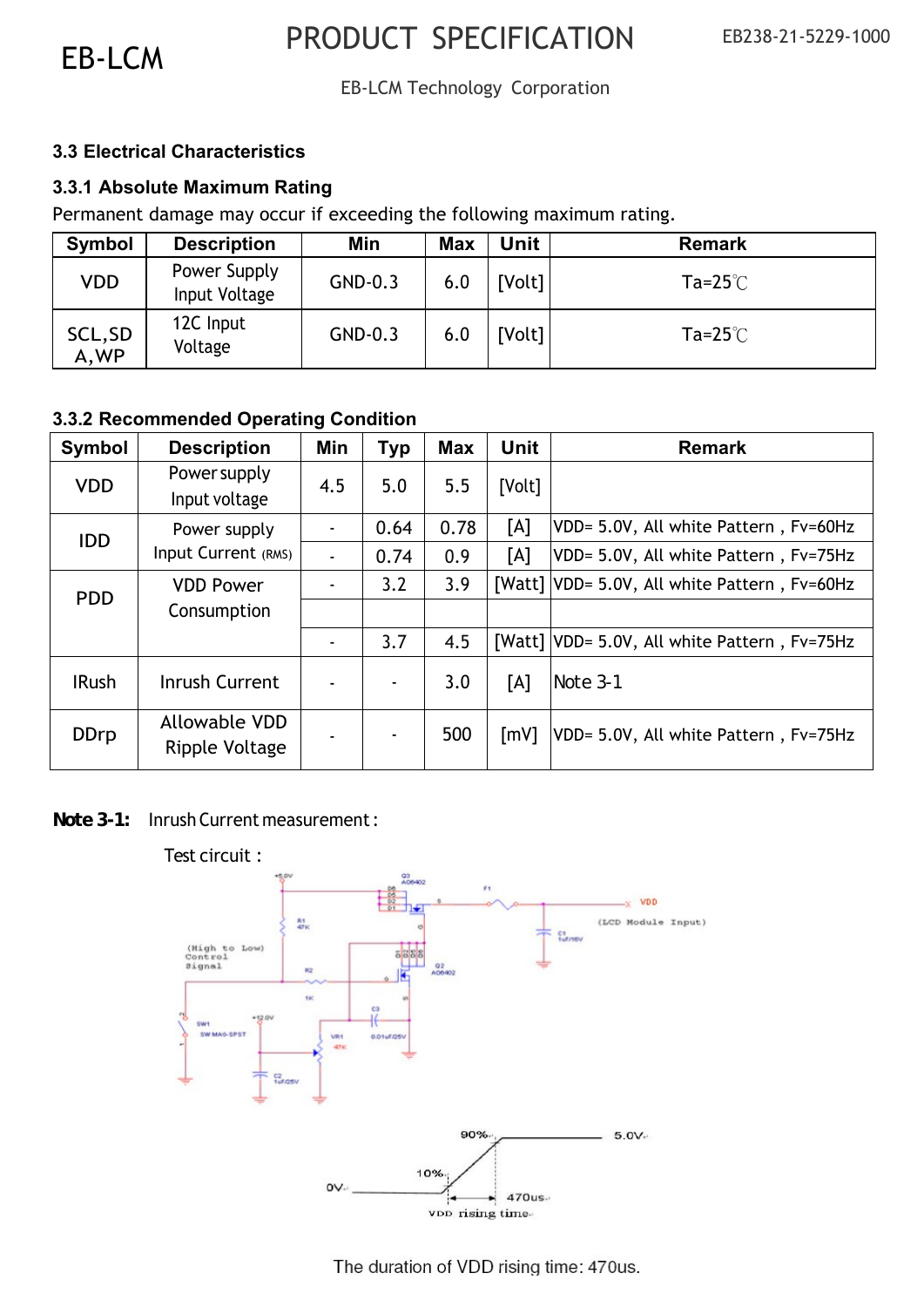### EB-LCM Technology Corporation

### **3.4 Signal Characteristics**

### **3.4.1 LCD Pixel Format**



### **3.4.2 LVDS Data Format**



### *Note 3-2:*

- a.  $Q = "Odd~Pixel~Data" E = "Even~Pixel~Data"$
- b. Refer to 3.4.1 LCD pixel format, the 1<sup>st</sup> datais 1 (Odd pixel Data), the 2<sup>nd</sup> data is 2(Even Pixel Data) and the last data is 1920(Even Pixel Data)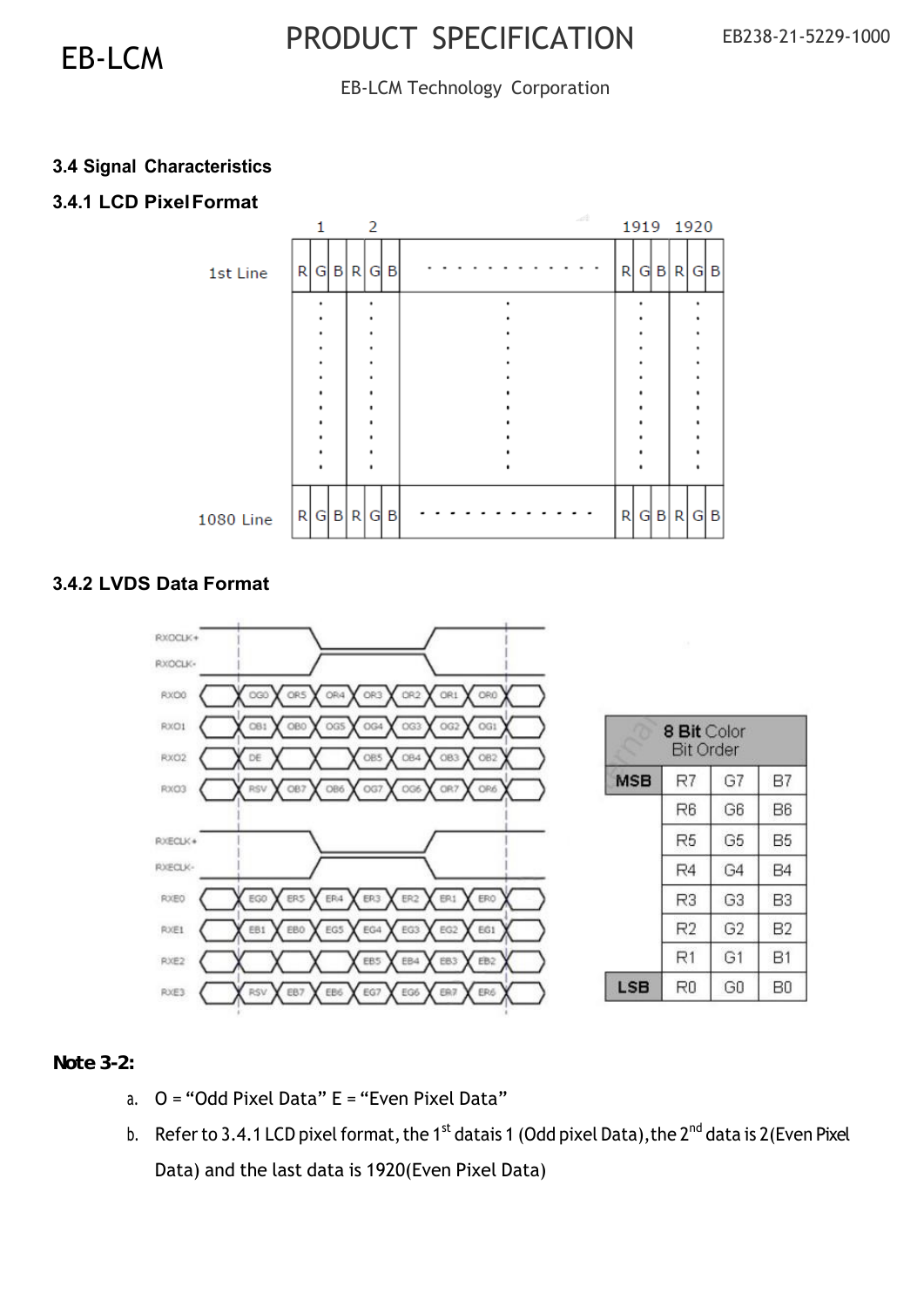### EB-LCM Technology Corporation

### **3.4.3 Color versus Input Data**

The following table is for color versus input data (8bit). The higher the gray level, the brighter the color

|          |                          |                              |                                        |                |                |                                |                                        |                      |                |                                      |                      |             | Color Input Data     |              |                      |              |                       |                      |               |              |                |                |                      |                |                      |       |
|----------|--------------------------|------------------------------|----------------------------------------|----------------|----------------|--------------------------------|----------------------------------------|----------------------|----------------|--------------------------------------|----------------------|-------------|----------------------|--------------|----------------------|--------------|-----------------------|----------------------|---------------|--------------|----------------|----------------|----------------------|----------------|----------------------|-------|
| Color    | Gray<br>Level            | RED data<br>(MSB:R7, LSB:R0) |                                        |                |                | GREEN data<br>(MSB:G7, LSB:G0) |                                        |                      |                | <b>BLUE</b> data<br>(MSB:B7, LSB:B0) |                      |             |                      |              | Remark               |              |                       |                      |               |              |                |                |                      |                |                      |       |
|          |                          | R7                           | R <sub>6</sub>                         | R <sub>5</sub> | R4             | R3                             | R <sub>2</sub>                         | R1                   | R <sub>0</sub> | G7                                   | G <sub>6</sub>       | G5          | G4                   | G3           | G <sub>2</sub>       | G1           | G <sub>0</sub>        | B7                   | <b>B6</b>     | <b>B5</b>    | <b>B4</b>      | B <sub>3</sub> | B2                   | <b>B1</b>      | B <sub>0</sub>       |       |
| Black    | $\overline{\phantom{a}}$ | 0                            | $\overline{0}$                         | 0              | 0              | 0                              | $\mathbf{0}$                           | 0                    | $\overline{0}$ | $\Omega$                             | $\Box$               | 0           | $\Box$               | 0            | $\Box$               | 0            | $\Box$                | 0                    | 0             | $\mathbf{0}$ | 0              | 0              | 0                    | 0              | $\overline{0}$       |       |
| White    | $\overline{\phantom{a}}$ | 1                            | $\mathbf{1}$                           | $\mathbf 1$    | 1              | $\mathbf{1}$                   | 1                                      | 1                    | 1              | 1                                    | $\mathbf{1}$         | 1           | 1                    | $\mathbf{1}$ | 1                    | $\mathbf{1}$ | 1                     | 1                    | 1             | 1            | 1              | 1              | 1                    | 1              | 1                    |       |
| Gray 127 | $\overline{\phantom{a}}$ | 0                            | 1                                      | 1              | 1              | -1                             | 1                                      | $\mathbf{1}$         | 1              | $\mathbf 0$                          | 1                    | 1           | 1                    | 1            | 1                    | $\mathbf{1}$ | 1                     | $\mathbf{0}$         | 1             | 1            | 1              | 1              | 1                    | 1              | 1                    |       |
|          | LO.                      | 0                            | 0                                      | 0              | 0              | 0                              | $\overline{0}$                         | O                    | $\Omega$       | $\Omega$                             | $\Box$               | 0           | $\Box$               | 0            | $\Box$               | 0            | $\Box$                | 0                    | 0             | 0            | 0.             | 0              | 0                    | $\overline{0}$ | $\overline{0}$       | Black |
| Red      | $\cdot$                  | ×<br>÷                       | ÷                                      | ×              | ÷              |                                | t                                      |                      | t              | $\cdot$                              | $\ddot{\phantom{a}}$ | ÷           | $\ddot{\phantom{a}}$ | ÷            | $\ddot{\phantom{a}}$ | ÷            | $\ddot{\phantom{a}}$  | ÷                    | $\cdot$<br>i, | ÷            | J.             | ÷              |                      | ÷              | $\ddot{\phantom{a}}$ |       |
|          | L <sub>255</sub>         | 1                            | 1                                      | 1              | 1              | 1                              | 1                                      | 1                    | 1              | 0                                    | $\mathbf{0}$         | $\mathbf 0$ | $\Box$               | 0            | $\mathbf{0}$         | 0            | $\Box$                | 0                    | 0             | $\mathbf{0}$ | 0              | 0              | 0                    | 0              | 0                    |       |
|          | LO.                      | 0                            | $\mathbf{0}$                           | 0              | 0              | 0                              | 0                                      | 0                    | $\Box$         | $\mathbf 0$                          | $\mathbf{0}$         | o           | 0                    | 0            | $\mathbf{0}$         | o            | $\Omega$              | 0                    | 0             | $\mathbf 0$  | 0              | $\overline{0}$ | 0                    | 0              | $\overline{0}$       | Black |
| Green    | ÷                        | $\ddot{\phantom{a}}$         | ÷                                      | t              | ÷              | $\ddot{\phantom{a}}$           | ÷                                      | $\ddot{\phantom{a}}$ | ÷              |                                      | ÷                    | $\sim$      | ÷                    | ÷.           | ÷                    | ÷            | ÷                     | $\ddot{\phantom{a}}$ | t             | ÷            | $\ddot{\cdot}$ | $\ddot{\cdot}$ | $\ddot{\phantom{a}}$ | ÷              | ÷                    |       |
|          | L <sub>255</sub>         | 0                            | 0                                      | $\Omega$       | 0              | $\Omega$                       | $\begin{array}{c} \square \end{array}$ | $\Omega$             | $\Omega$       | 1                                    | 1                    | 1           | 1                    | 1            | 1                    | 1            | 4                     | 0                    | 0             | 0            | 0              | 0              | 0                    | 0              | $\Box$               |       |
|          | LO.                      | 0                            | $\begin{array}{c} \square \end{array}$ | 0              | 0              | 0                              | 0                                      | 0                    | $\Box$         | $\Omega$                             | $\Box$               | 0           | $\Box$               | 0            | $\Box$               | 0            | $\Omega$              | $\Omega$             | 0             | $\mathbf{0}$ | $\Omega$       | $\Omega$       | $\Omega$             | 0              | 0                    | Black |
| Blue     | ٠                        | ٠<br>$\cdot$                 | ÷                                      | ٠              | $\ddot{\cdot}$ | ٠                              | ÷                                      | ٠                    | $\ddot{\cdot}$ | ٠                                    | $\ddot{\phantom{a}}$ | ٠           | ÷                    | ٠            | $\ddot{\cdot}$       | $\cdot$      | $\cdot$<br>$\epsilon$ | $\cdot$              |               | ÷            | ٠              | ×<br>ä,        |                      | ٠              | ÷                    |       |
|          | L <sub>255</sub>         | 0                            | 0                                      | 0              | 0              | 0                              | 0                                      | 0                    | 0              | 0                                    | 0                    | 0           | 0                    | 0            | 0                    | 0            | 0                     | 1                    | 1             | 1            | 1              | 1              | 1                    | 1.             | 1                    |       |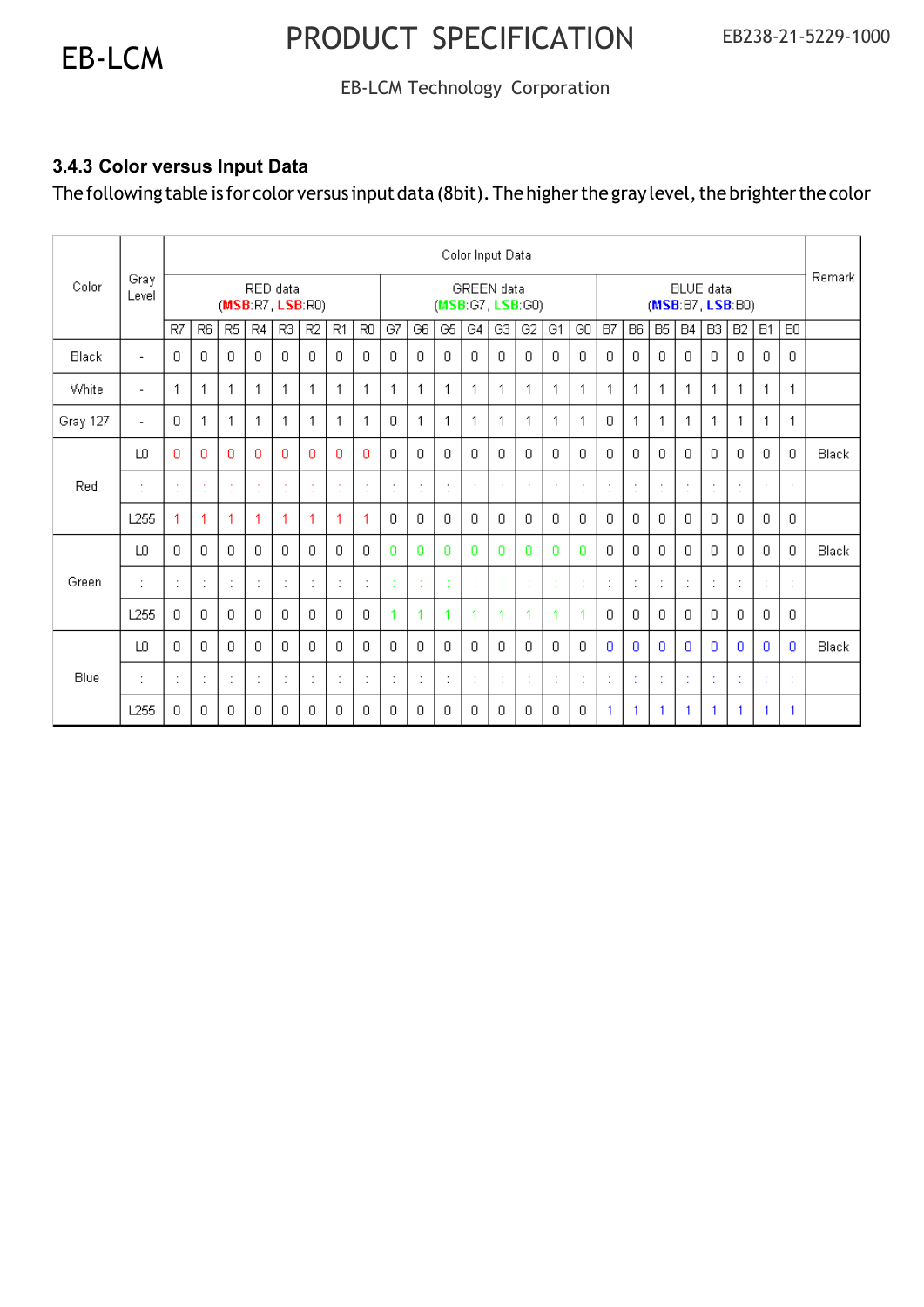EB-LCM Technology Corporation

### **3.4.4 LVDS Specification**

#### **a. DC Characteristics**

| Symbol          | <b>Description</b>                        | Min    | Тур    | <b>Max</b> | <b>Units</b>       | <b>Condition</b>         |
|-----------------|-------------------------------------------|--------|--------|------------|--------------------|--------------------------|
| V <sub>TH</sub> | LVDS Differential Input<br>High Threshold |        |        | $+100$     | $\lceil mV \rceil$ | $V_{CM} = 1.2V$          |
| $V_{TL}$        | LVDS Differential Input<br>Low Threshold  | $-100$ |        |            | $\lceil mV \rceil$ | $V_{CM} = 1.2V$          |
| $ V_{ID} $      | LVDS Differential Input<br>Voltage        | 100    |        | 600        | [mV]               |                          |
| $V_{CM}$        | <b>LVDS Common Mode</b><br>Voltage        | $+1.0$ | $+1.2$ | $+1.5$     | [V]                | $V_{TH}-V_{TL} = 200$ mV |

LVDS Signal Waveform:

Use RxOCLK-& RxOCLK+ as example

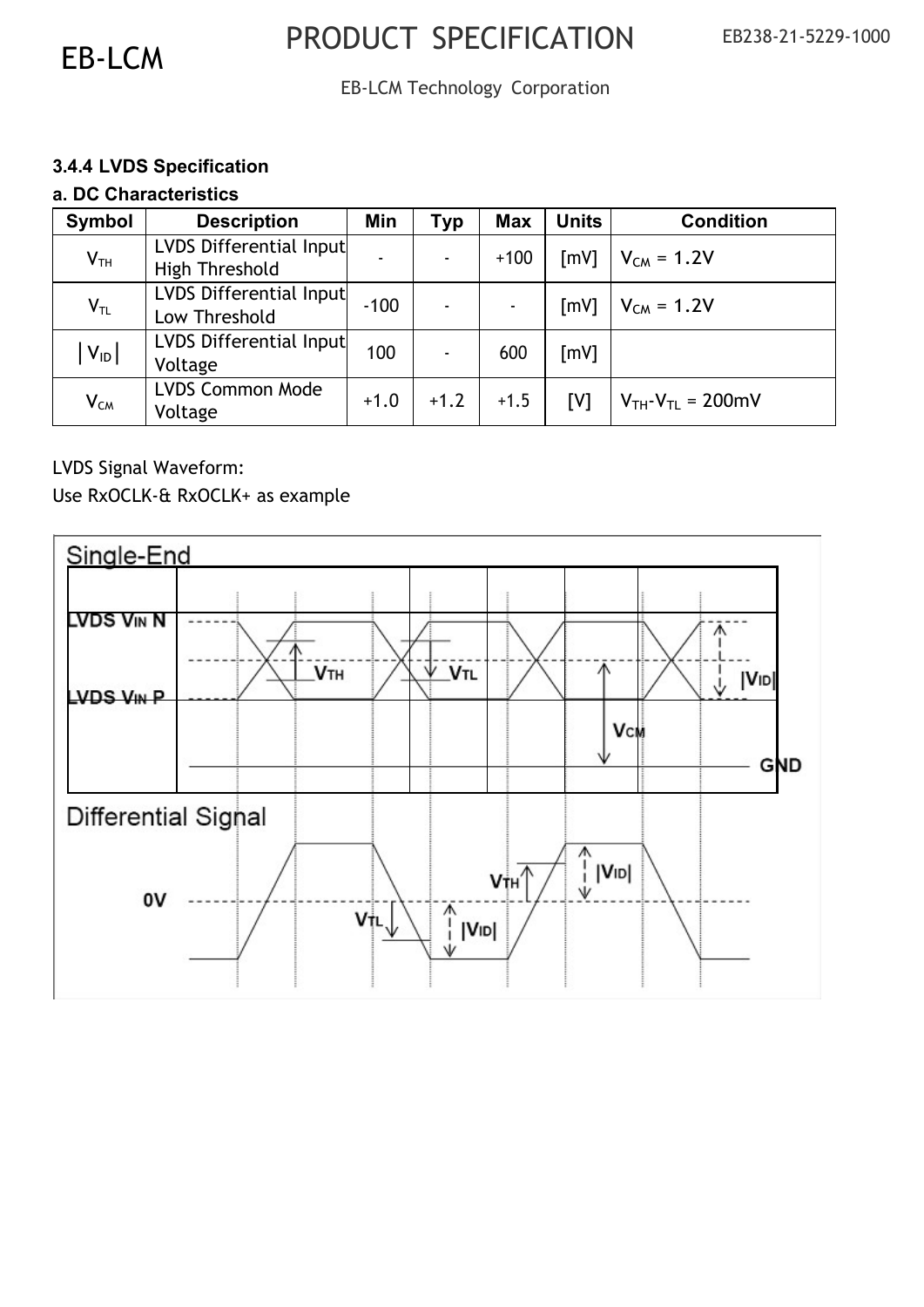EB-LCM Technology Corporation

### **b. AC Characteristics:**

| Symbol                      | <b>Description</b>                                                       | Min | <b>Max</b> | Unit       | <b>Remark</b> |
|-----------------------------|--------------------------------------------------------------------------|-----|------------|------------|---------------|
| $F_{DEV}$                   | Maximum deviation of input<br>clock frequency during<br>Spread Spectrum  |     | ± 3        | %          |               |
| $\mathsf{F}_{\mathsf{MOD}}$ | Maximum modulation<br>frequency of input clock<br>during Spread Spectrum |     | 200        | <b>KHz</b> |               |



< Spread Spectrum> Time

### Fclk: LVDS Clock Frequency

### **3.4.5 Input Timing Specification**

It only support DE mode,and the input timing are shown as the following table

| <b>Symbol</b> | <b>Description</b>        | Min.            | Typ. | Max. | Unit | <b>Remark</b> |  |
|---------------|---------------------------|-----------------|------|------|------|---------------|--|
| Tv            |                           | Period          | 1094 | 1130 | 1836 | Th            |  |
| Tdisp (v)     | <b>Vertical Section</b>   | Active          | 1080 | 1080 | 1080 | Th            |  |
| Tblk $(v)$    |                           | <b>Blanking</b> | 14   | 50   | 756  | Th            |  |
| Fv            |                           | Frequency       | 49   | 60   | 76   | Hz            |  |
| Th            |                           | Period          | 1000 | 1050 | 1678 | Tclk          |  |
| Tdisp (h)     | <b>Horizontal Section</b> | Active          | 960  | 960  | 960  | Tclk          |  |
| Tblk (h)      |                           | <b>Blanking</b> | 40   | 90   | 718  | Tclk          |  |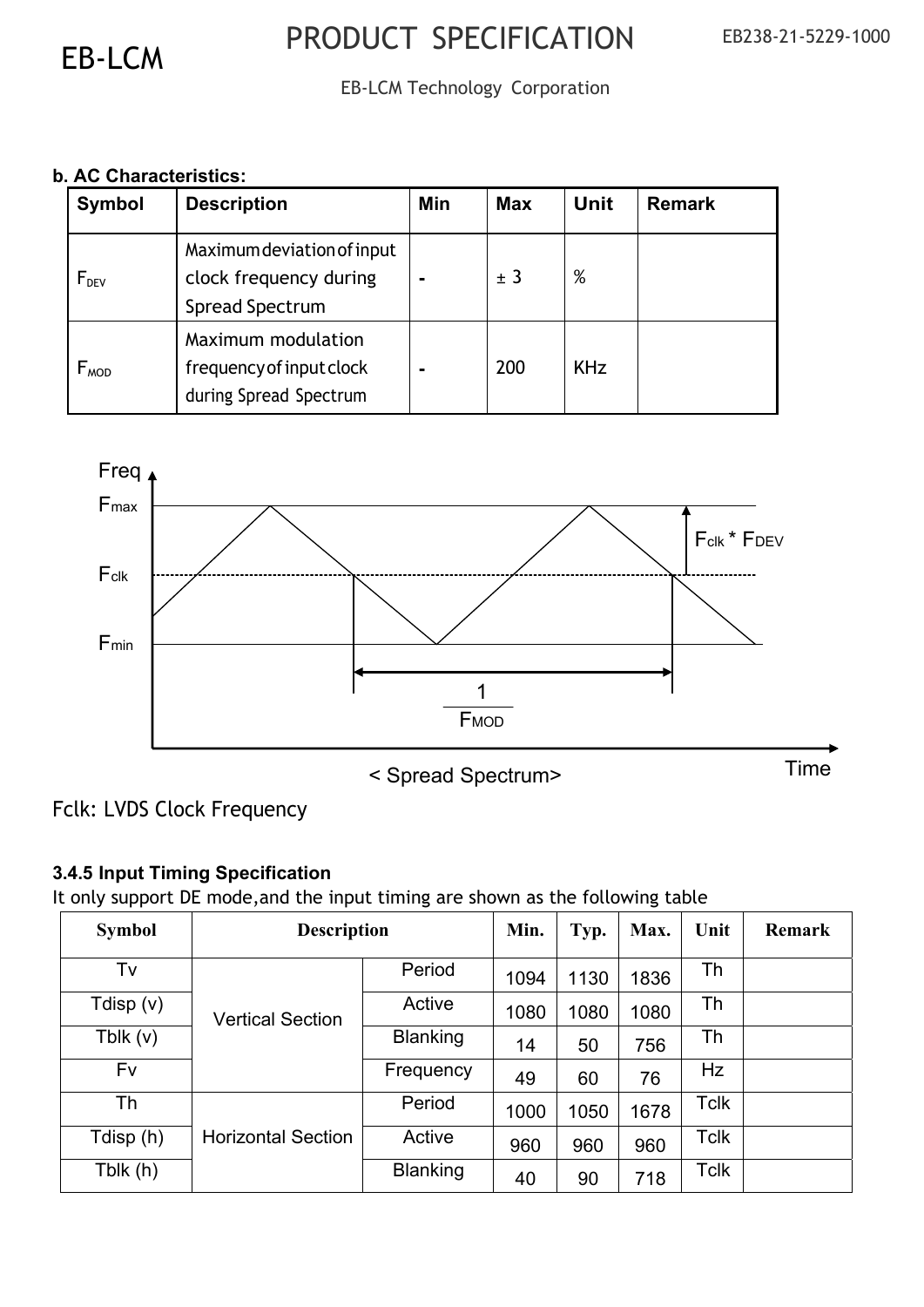EB-LCM Technology Corporation

| Fh   |                   | Frequency | 53.7 | 67.8 | 90   | <b>KHz</b> | Note $3-3$ |
|------|-------------------|-----------|------|------|------|------------|------------|
| Tclk | <b>LVDS Clock</b> | Period    | 11.2 | 14.0 | 18.6 | ns         | 1/Fclk     |
| Fclk |                   | Frequency | 53.7 | 71 2 | 90.0 | <b>MHz</b> | Note 3-4   |

*Note 3-3:* The equation is listed as following. Please don't exceed the above recommended value.

Fh (Min.) = Fclk (Min.) / Th (Min.);  $Fh(Typ.) = Fclk(Typ.) / Th(Typ.);$ Fh (Max.)= Fclk (Max.) / Th (Min.);

*Note 3-4:* The equation is listed as following. Please don't exceed the above recommended value.

Fclk (Min.) = Fv (Min.) x Th (Min.) x Tv (Min.); Fclk (Typ.) = Fv (Typ.) x Th (Typ.) x Tv (Typ.); Fclk (Max.) = Fv (Max.) x Th (Typ.) x Tv (Typ.);

### **3.4.6 Input Timing Diagram**

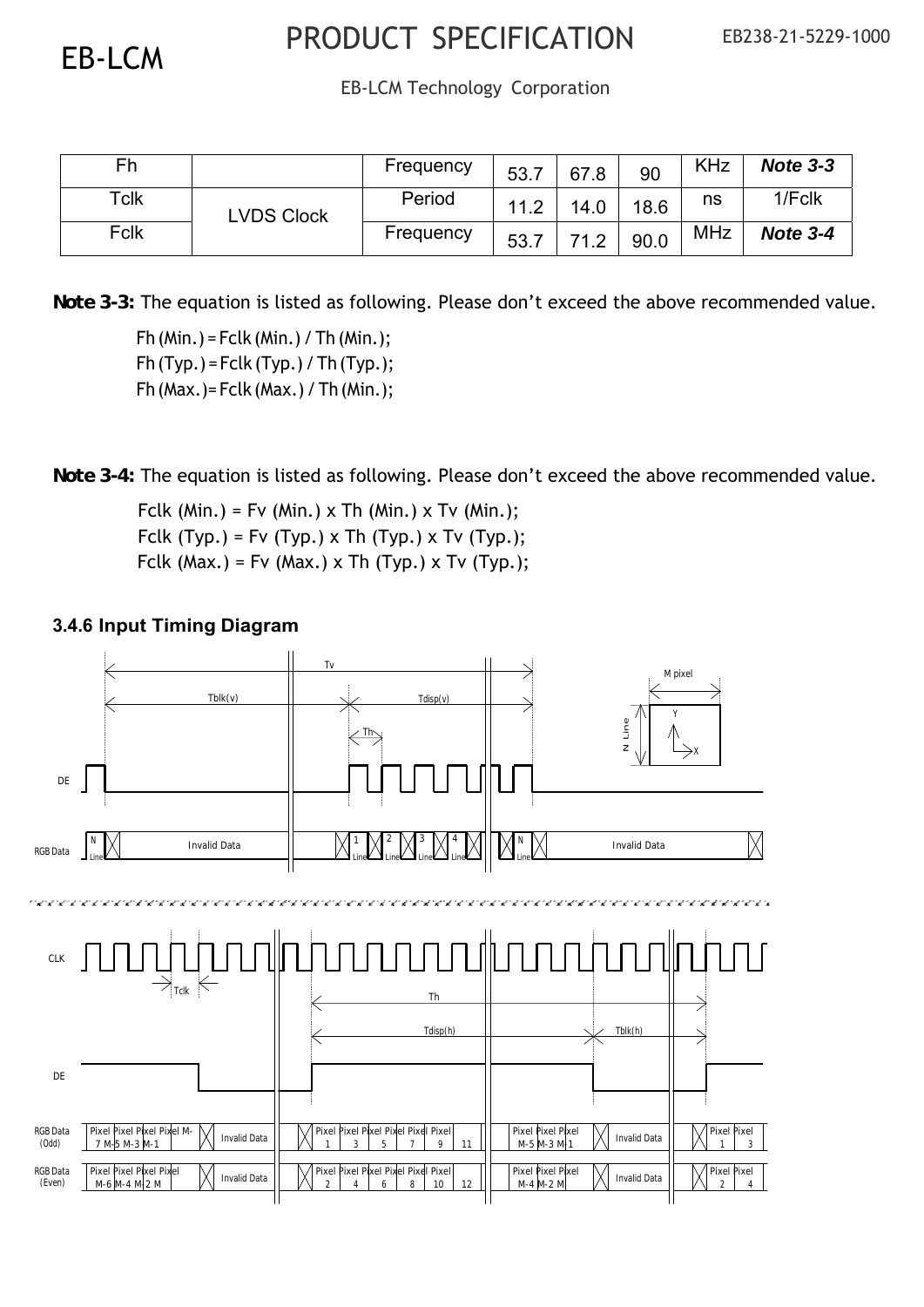### EB-LCM Technology Corporation

### **3.5 Power ON/OFF Sequence**

VDD power ,LVDS signal and backlight on/off sequence are as following. LVDS signals from any system shall be Hi-Z state when VDD is off.



### **Power Sequence Timing**

|                |             | Value          |        | Remark |                          |
|----------------|-------------|----------------|--------|--------|--------------------------|
| Symbol         | Min.        | Typ.           | Max.   | Unit   |                          |
| T1             | 0.5         | ٠              | 10     | [ms]   |                          |
| T <sub>2</sub> | 0           | $\blacksquare$ | 50     | [ms]   |                          |
| T3             | 500         | $\blacksquare$ | $\sim$ | [ms]   |                          |
| T <sub>4</sub> | 100         | $\blacksquare$ | $\sim$ | [ms]   |                          |
| T <sub>5</sub> | $\mathbf 0$ |                | 50     | [ms]   | $Note 3-6$<br>$Note 3-7$ |
| T <sub>6</sub> | $\mathbf 0$ |                | 200    | [ms]   | $Note 3-7$<br>Note 3-8   |
| T7             | 1000        | $\blacksquare$ | ۰      | [ms]   |                          |

*Note 3-6 :* Recommend setting T5 = 0ms to avoid electronic noise when VDD is off.

*Note 3-7 : During T5 period, please keep the level of input LVDS signals with Hi-Z state.* 

*Note 3-8 : Voltage of VDO must decay smoothly after power-off. (customer system decide this value)*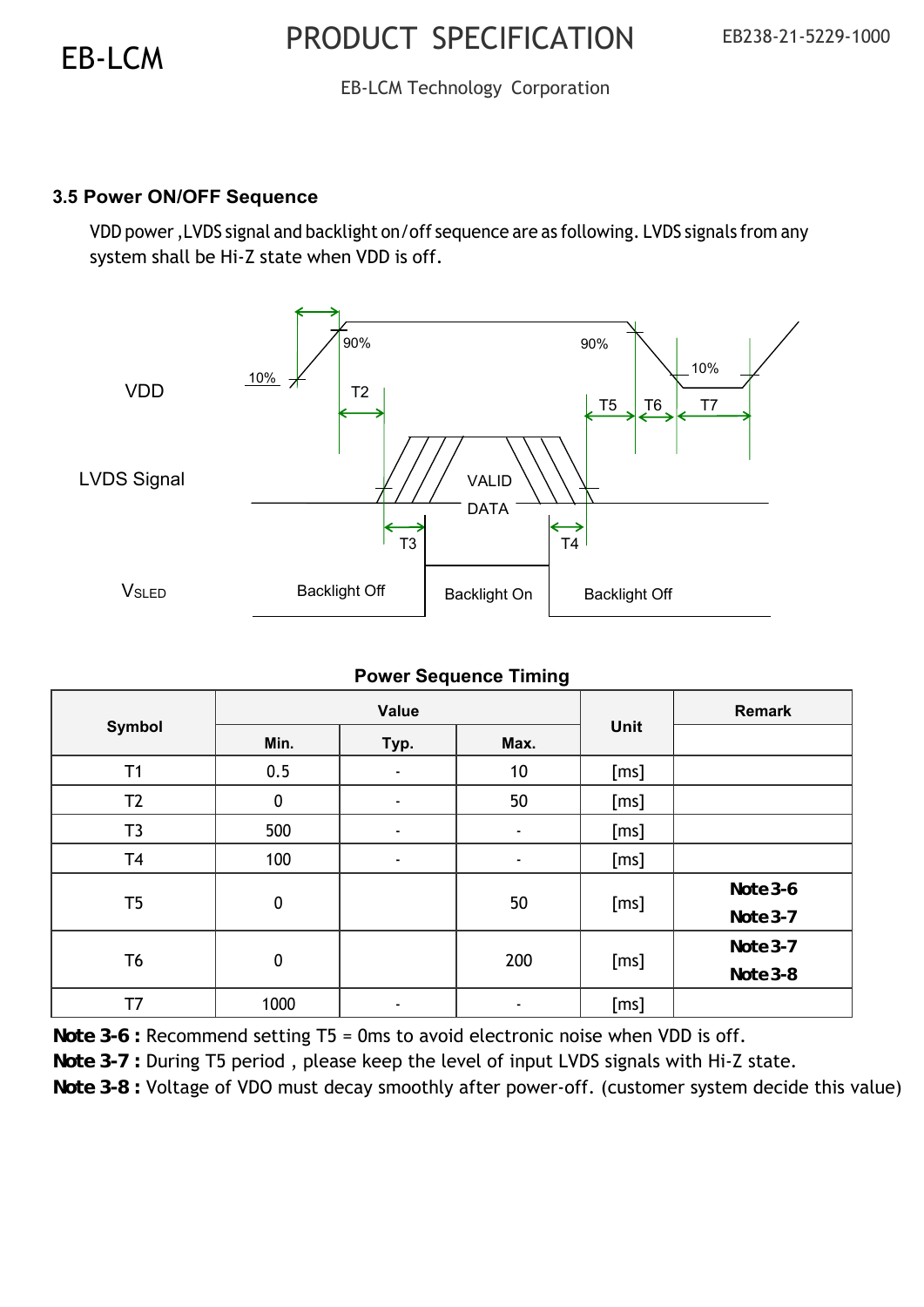### EB-LCM Technology Corporation

### **4 Backlight Unit**

### **4.1 Block Diagram**

The following shows the block diagram of the 23.8 inch Backlight Unit. And it includes 64 pcs LED in the LED light bar. (4 strings and 16 pcs LED of one string).

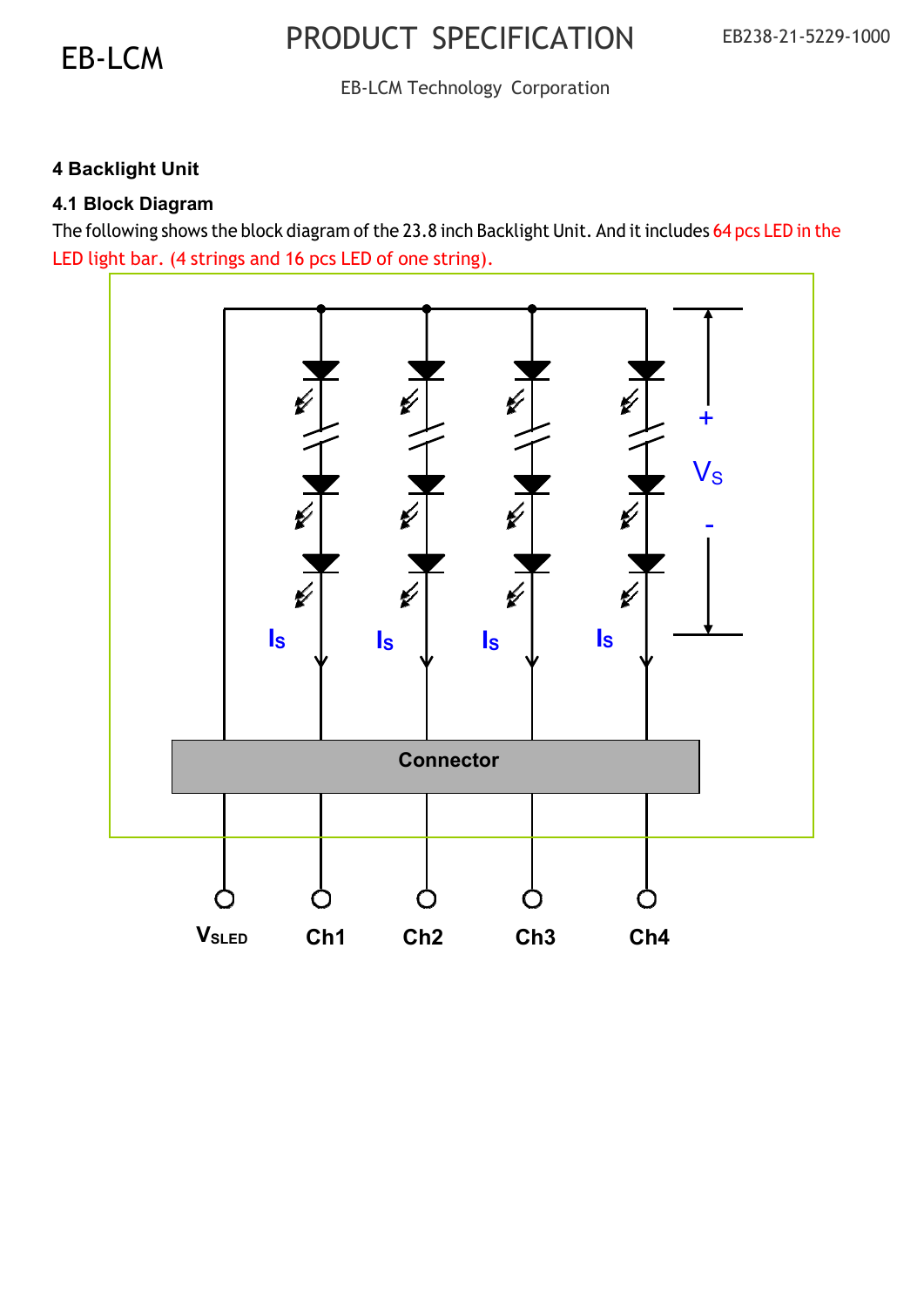### EB-LCM Technology Corporation

### **4.2 Interface Connection**

### **4.2.1 Connector Type**

|                            | Manufacturer | <b>ENTERY</b>                                                                                                     |
|----------------------------|--------------|-------------------------------------------------------------------------------------------------------------------|
| <b>Backlight Connector</b> | Part Number  | 3707K-S06N-21R (BLACK)<br>(Locking Type, Wire Harness)                                                            |
|                            | Manufacturer | <b>ENTERY</b>                                                                                                     |
| <b>Mating Connector</b>    | Part Number  | H112K-P06N-00B (Non-Locking type)<br>H112K-P06N-11B(White) (Locking type)<br>H112K-P06N-13B(Black) (Locking type) |

### **Backlight Connector dimension:**

 $H \times V \times D = 7.7 \times 3.5 \times 4.35$ , *Pitch* = 1.0(*unit* = *mm*)





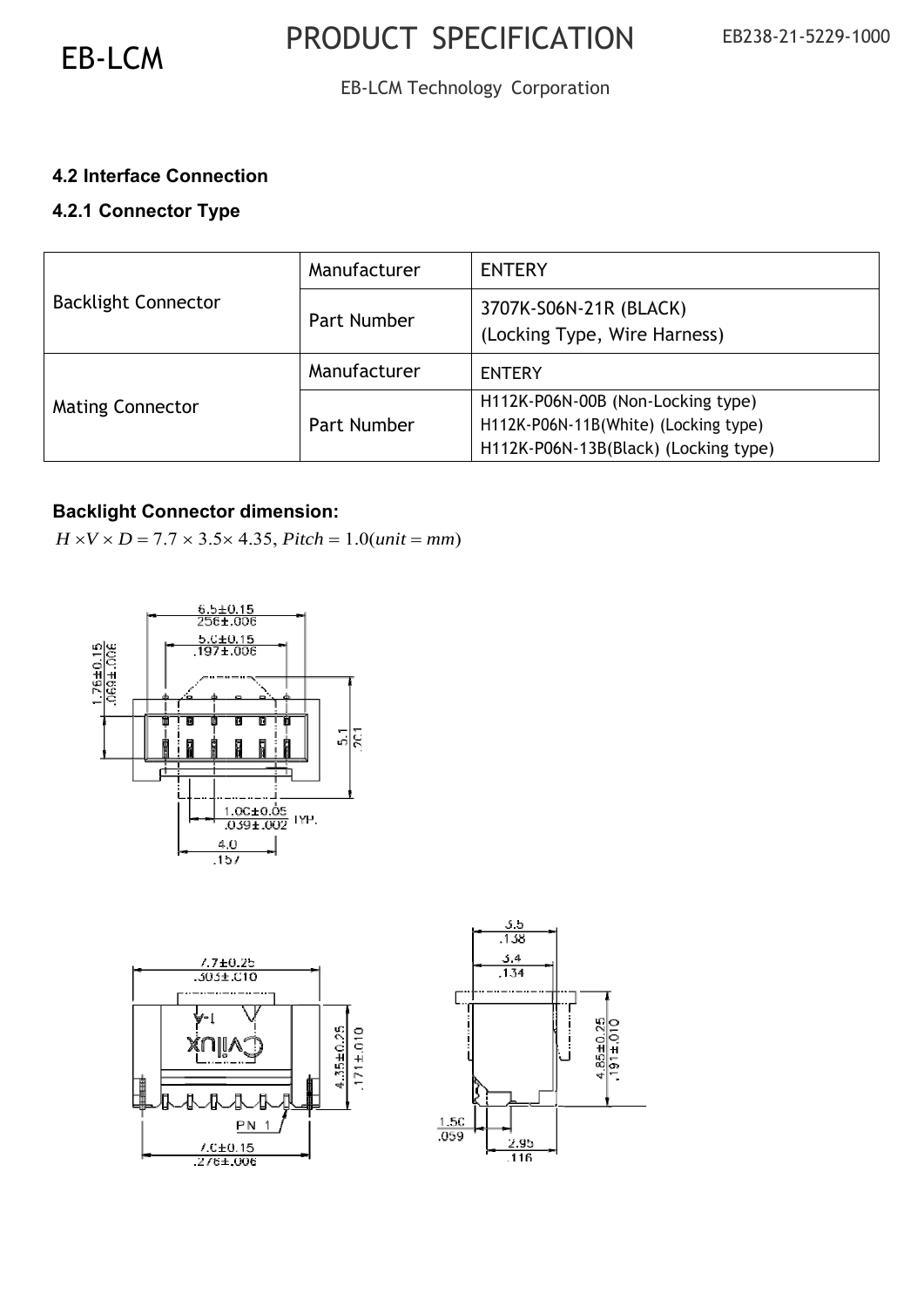### EB-LCM Technology Corporation

### **Mating Connector dimension:**



### **4.2.2 Connector Pin Assignment**

| Pin# | Symbol                       | <b>Description</b>                        | <b>Remark</b> |
|------|------------------------------|-------------------------------------------|---------------|
|      | Ch1                          | LED Current Feedback Terminal (Channel 1) |               |
|      | Ch2                          | LED Current Feedback Terminal (Channel 2) |               |
|      | $V_{SLED}$                   | LED Power Supply Voltage Input Terminal   |               |
|      | $\mathsf{V}_{\mathsf{SLED}}$ | LED Power Supply Voltage Input Terminal   |               |
|      | Ch3                          | LED Current Feedback Terminal (Channel 3) |               |
|      | Ch4                          | LED Current Feedback Terminal (Channel 4) |               |

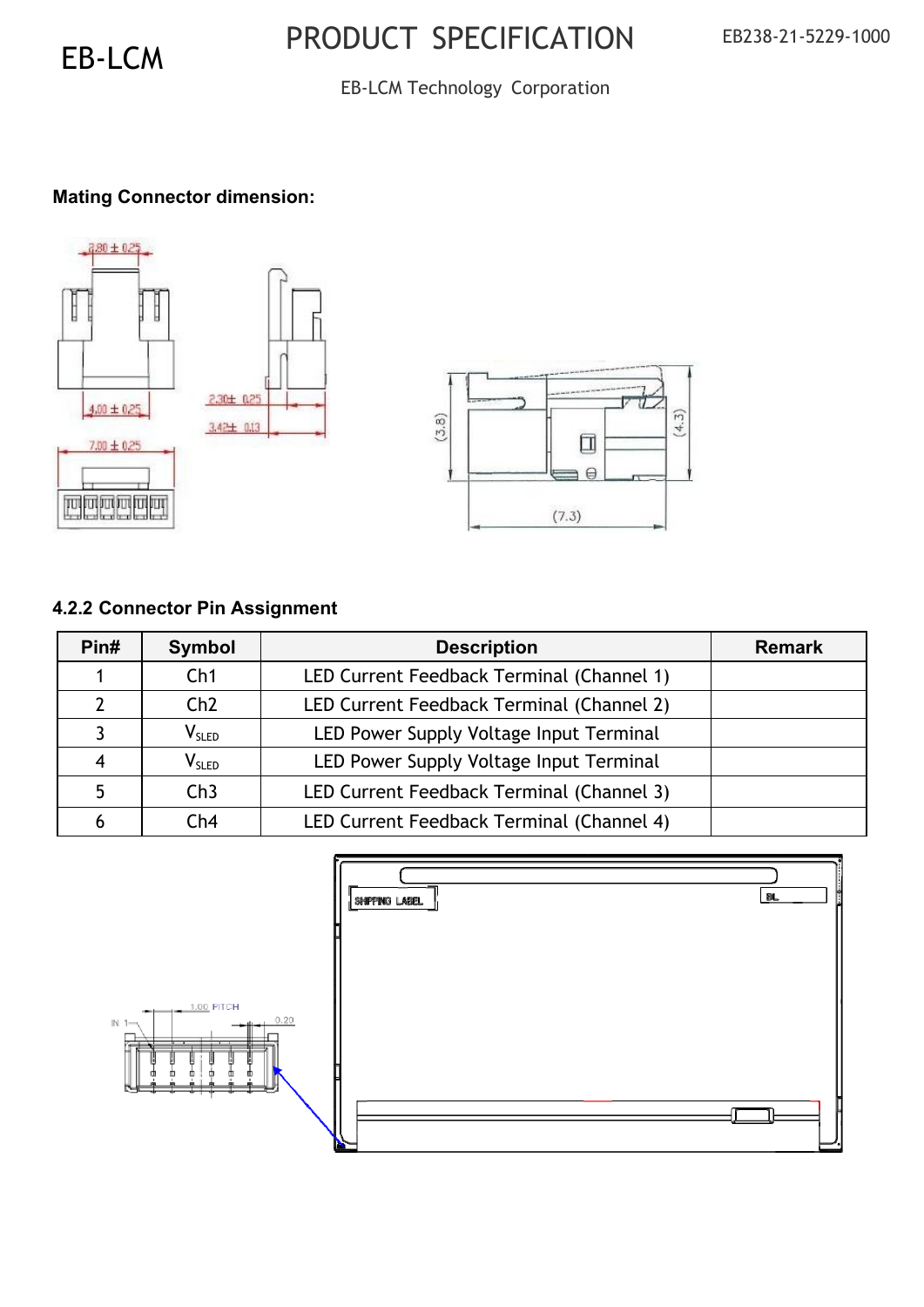(Ta=25℃)

### EB-LCM Technology Corporation

### **4.3 Electrical Characteristics**

### **4.3.1 Absolute Maximum Rating**

Permanent damage may occur if exceeding the following maximum rating.

|               |                           |     |            |      | (Ta=25 $\degree$ C) |
|---------------|---------------------------|-----|------------|------|---------------------|
| <b>Symbol</b> | <b>Description</b>        | Min | <b>Max</b> | Unit | <b>Remark</b>       |
|               | <b>LED String Current</b> |     | 180        | [mA] | 100% duty ratio     |

### **4.3.2 Recommended Operating Condition**

| Symbol            | <b>Description</b>        | Min.         | Typ. | Max. | <b>Unit</b> | <b>Remark</b>              |
|-------------------|---------------------------|--------------|------|------|-------------|----------------------------|
| $\mathsf{ls}$     | <b>LED String Current</b> | $70 -$       |      |      | [mA]        | 100% duty ratio of LED     |
|                   |                           |              |      |      |             | chip, Note 4-6             |
|                   |                           |              |      |      |             | Is=70mA @ 100% duty        |
| <b>Vs</b>         | <b>LED String Voltage</b> | 22.4         | 25.0 | 28.0 | [Volt]      | ratio; Note 4-1, Note 4-5, |
|                   |                           |              |      |      |             | Note 4-7                   |
| $\Delta V$ s      | Maximum Vs Voltage        |              |      | 7.0  |             | Is=70mA @ 100% duty        |
|                   | Deviation of light bar    |              |      |      | [Volt]      | ratio; Note 4-2            |
|                   | LED Light Bar Power       | 25.09        | 28.0 | 32.0 |             |                            |
| $P_{BLU}$         | Consumption               |              |      |      | [Watt]      | <b>Note 4-3</b>            |
| LT <sub>LED</sub> | <b>LED Life Time</b>      | 30,000       |      |      | [Hour]      | Note 4-4                   |
|                   |                           |              |      |      |             |                            |
| <b>OVP</b>        | Over Voltage Protection   | 110%         |      |      | [Volt]      | <b>Note 4-5</b>            |
|                   | in system board           | <b>Vsmax</b> |      |      |             |                            |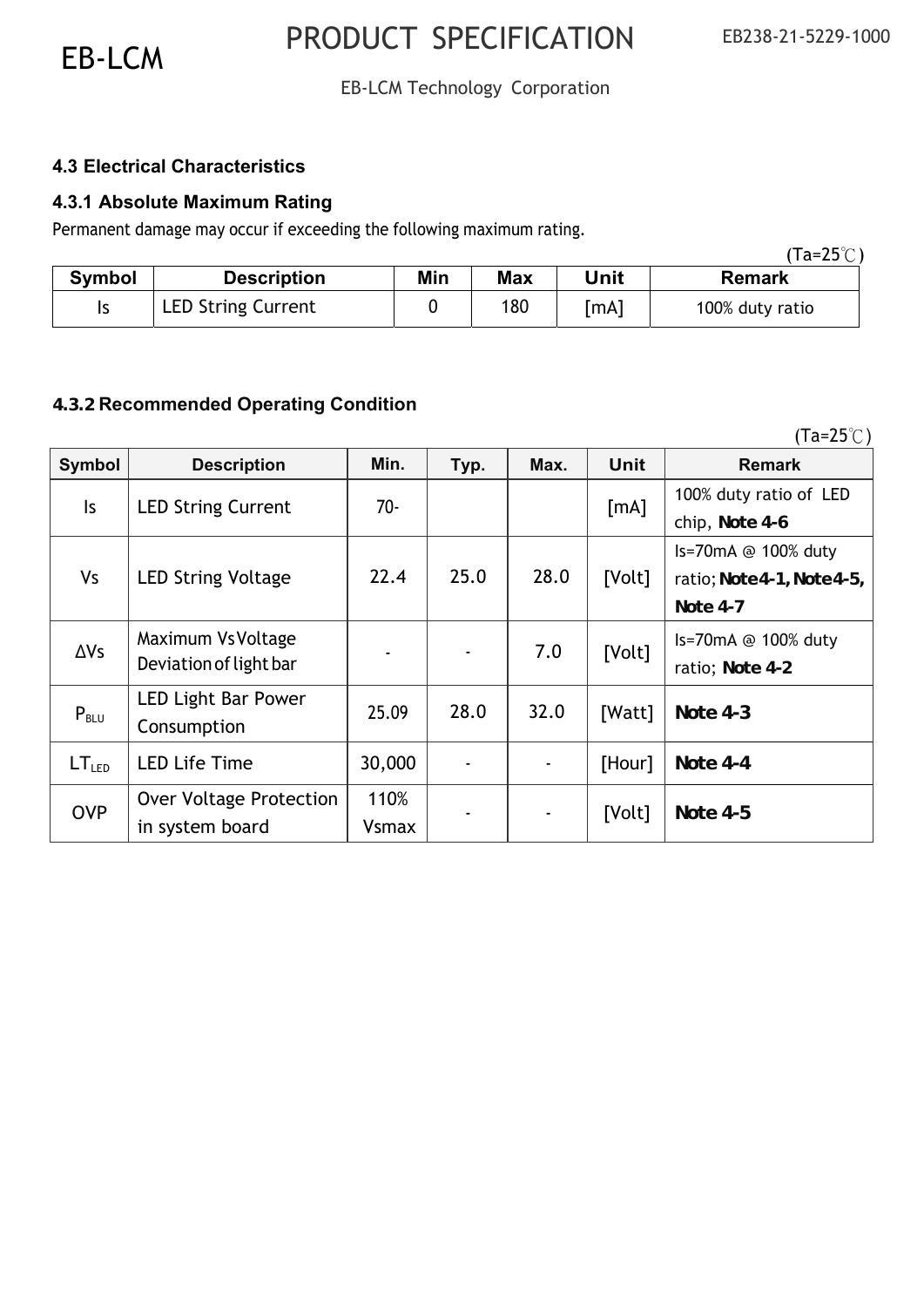EB-LCM Technology Corporation

*Note 4-1:* Vs (Typ.) =  $V_F$  (Typ.) X LED No. (one string);

- a.  $V_F$ : LED chip forward voltage,  $V_F$  (Min.)=2.43V,  $V_F(Typ.)$ =2.8V,  $V_F(Max.)$ =2.99V
- b. The same eugation to calculate Vs(Min.) & Vs (Max.) for respective V<sub>F</sub> (Min.) & V<sub>F</sub>(Max.);



*Note 4-2:*  $\Delta Vs$  (Max.) =  $\Delta V_F$  X LED No. (one string);

a.  $\Delta V_F$ : LED chip forward voltage deviation; (0.2V, each Bin of LED  $V_F$ )

*Note 4-3:*  $P_{BLU}$  (Typ.) = Vs (Typ.) X Is (Typ.) X 4; (4 is total String No. of LED Light bar)

 $P_{BLU}$  (Max.) = Vs (Max.) X ls (Typ.) X 4;

- *Note 4-4:* Definition of life time:
	- a. Brightness of LED becomes to 50% of its original value
	- b. Test condition: Is =50mA and 25℃ (Room Temperature)
- *Note 4-5:* Recommendation for LED driver power design: Due to there are electrical property deviation in LED & monitor set system component after long time operation. It's strongly recommend the design value of LED driver board OVP (over voltage protection) should be 10% higher than max. value of LED string voltage (Vs) at least.
- *Note 4-6:* Recommend "Analog Dimming" method for backlight brightness control for Wavy Noise Free. Otherwise, recommend that Dimming Control Signal (PWM Signal) should be synchronized with Frame Frequency.
- *Note 4-7:* Ensure that the LED light bar is not subjected either forward or reverse voltage while monitor set is on standby mode or not in use.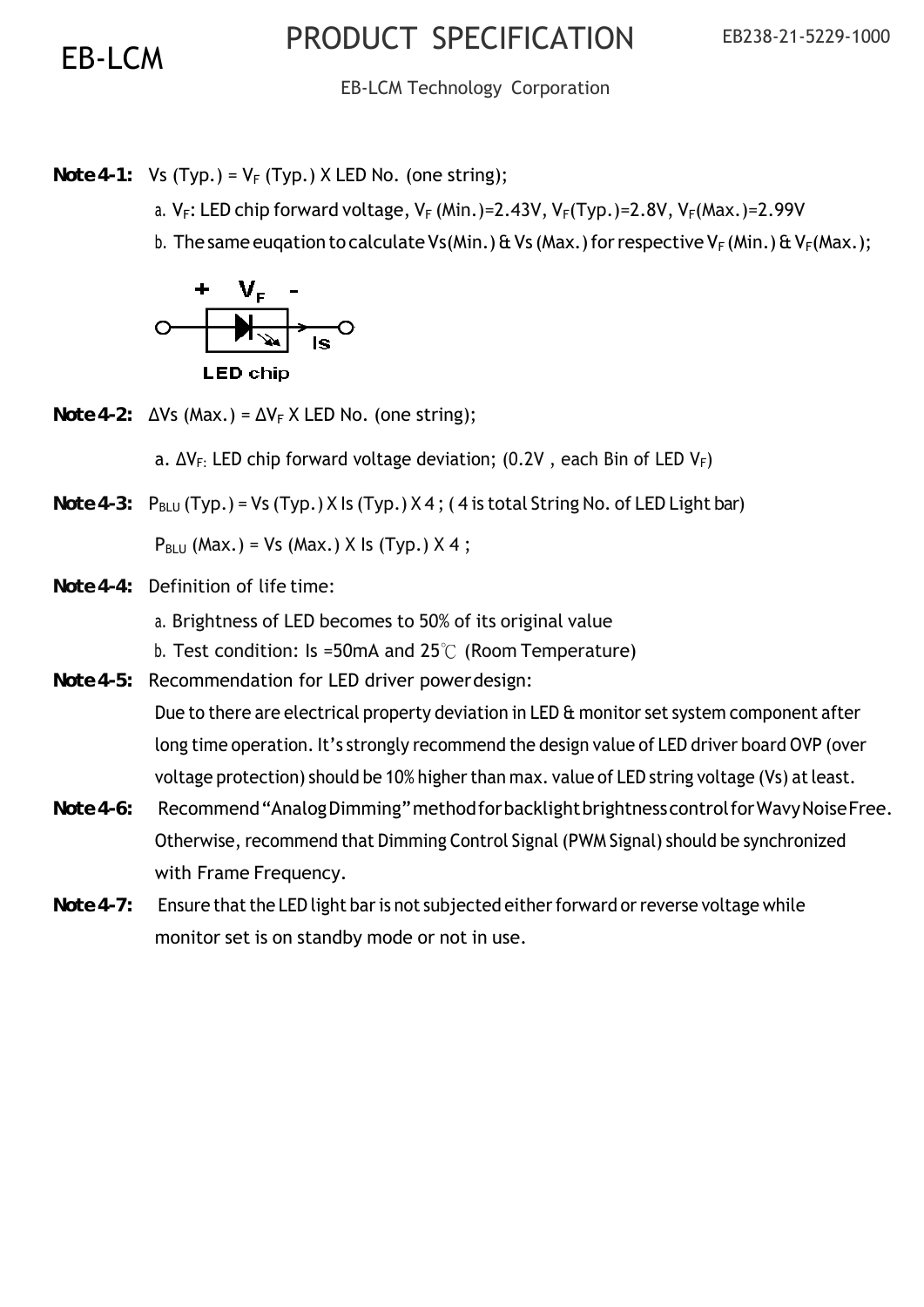

### EB-LCM Technology Corporation

### **5 Reliability Test**

#### Reliability test items are listed as following table. (*Bare Panel only*)

| <b>Items</b>                     | <b>Condition</b>                                                                       | <b>Remark</b> |  |
|----------------------------------|----------------------------------------------------------------------------------------|---------------|--|
| Temperature Humidity Bias (THB)  | Ta= $50^{\circ}$ C, 80%RH, 300 hours                                                   |               |  |
| High Temperature Operation (HTO) | Ta= $50^{\circ}$ C, 50%RH, 300 hours                                                   |               |  |
| Low Temperature Operation (LTO)  | Ta= $0^{\circ}$ C, 300 hours                                                           |               |  |
| High Temperature Storage (HTS)   | Ta= $60^{\circ}$ C, 300 hours                                                          |               |  |
| Low Temperature Storage (LTS)    | Ta= $-20^{\circ}$ C, 300 hours                                                         |               |  |
|                                  | Acceleration: 1.5 Grms                                                                 |               |  |
| <b>Vibration Test</b>            | Wave: Random                                                                           |               |  |
| (Non-operation)                  | Frequency: 10 - 200 Hz                                                                 |               |  |
|                                  | Sweep: 30 Minutes each Axis (X, Y, Z)                                                  |               |  |
|                                  | Acceleration: 50 G                                                                     |               |  |
| <b>Shock Test</b>                | Wave: Half-sine                                                                        |               |  |
| (Non-operation)                  | Active Time: 20 ms                                                                     |               |  |
|                                  | Direction: $\pm X$ , $\pm Y$ , $\pm Z$ (one time for each Axis)                        |               |  |
| Thermal Shock Test (TST)         | $-20^{\circ}$ C / 30min, 60 $\circ$ C / 30min, 100 cycles                              | Note 5-1      |  |
|                                  | Contact Discharge: $\pm$ 15KV, 150pF(330 $\Omega$ ) 1sec<br>8 points, 25 times/ point. | Note $5-2$    |  |
| ESD (Electro Static Discharge)   | Air Discharge: $\pm$ 15KV, 150pF(330 $\Omega$ ) 1sec<br>8 points, 25 times/ point.     |               |  |

*Note 5-1*: a. A cycle of rapid temperature change consists of varying the temperature from -20℃ to 60℃, and back again. Power is not applied during the test.

b. After finish temperature cycling, the unit is placed in normal room ambient for at least 4 hours before power on.

*Note 5-2*: EN61000-4-2, ESD class B: Certain performance degradation allowed

No data lost Self-recoverable No hardware failures.

ESD discharged points should avoid display area and periphery front bezel of display area.

Suggest points were 4 side parallel edge of display area surface.

Metal front bezel must cover half area of BM (black matrix), and metal front bezel must connect with metal

back bezel to protect source IC of panel by ESD damaged.

*Note 5-3*: Result Evaluation Criteria:

TFT-LCD panels test should take place after gradually cooling enough at room temperature.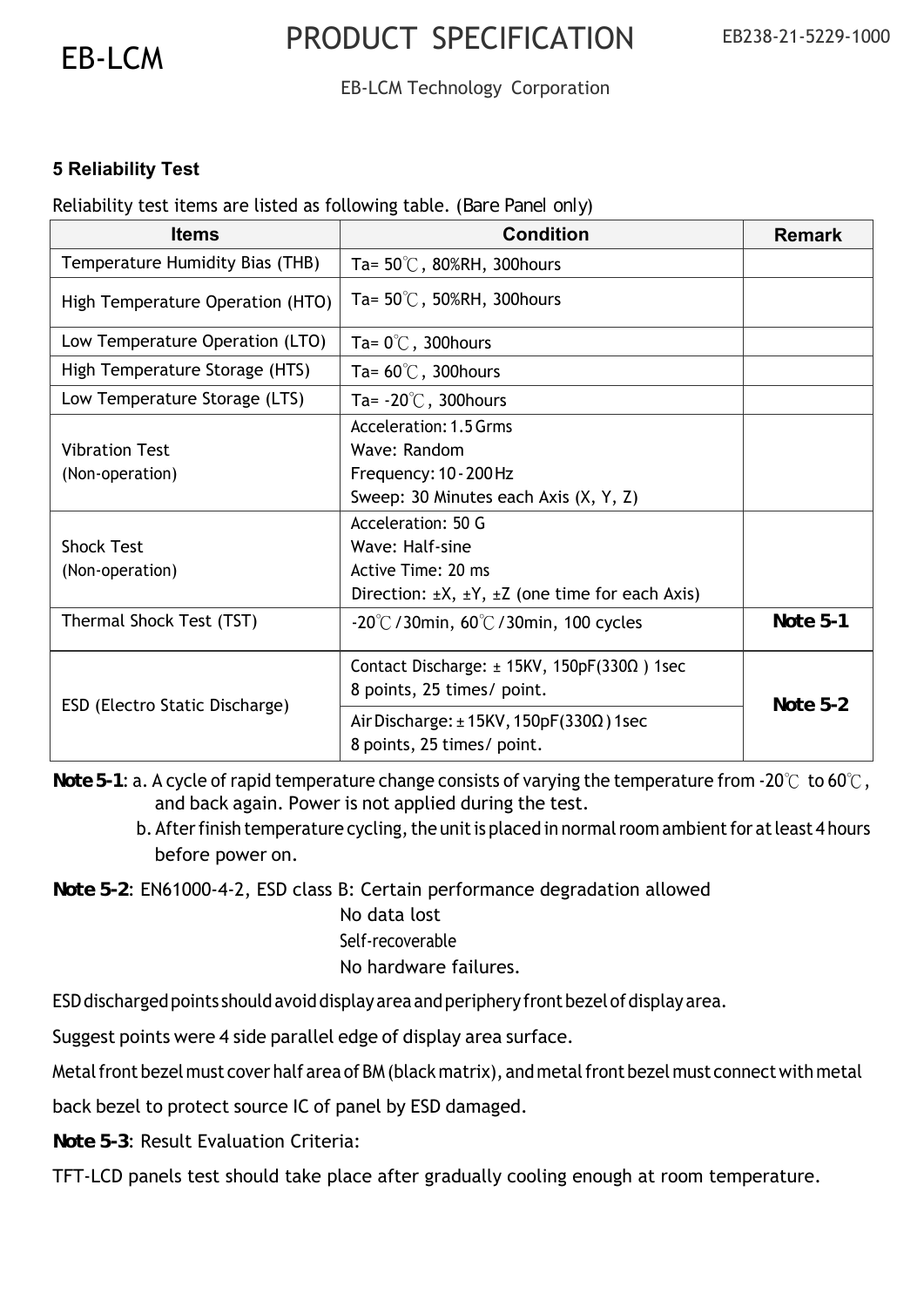### **6 Shipping Label**

*Note 6-1:* For Pb Free products, we will add **solut** for identification.

*Note 6-2:* For RoHS compatible products, we will add **ROHS** for identification.

*Note 6-3:* For China RoHS compatible products, Qisda will add **6** for identification.

*Note 6-4:* The Green Mark will be presented only when the green documents have been ready by Qisda Internal Green Team.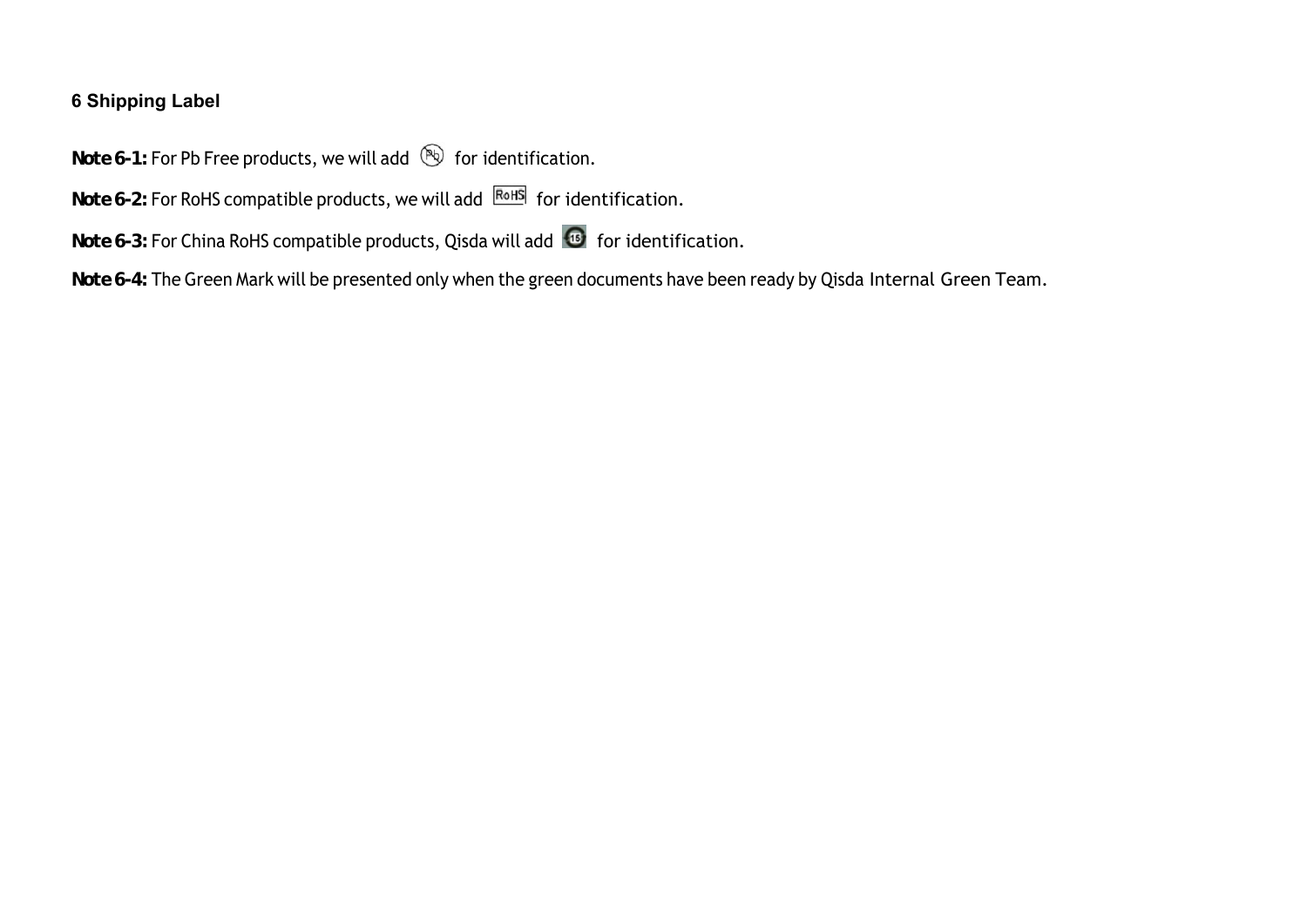#### **7 Mechanical Characteristics**



(1) Avoid touching COF position when doing mechanical design (2) The user hole depth of the light bar side is different from the other side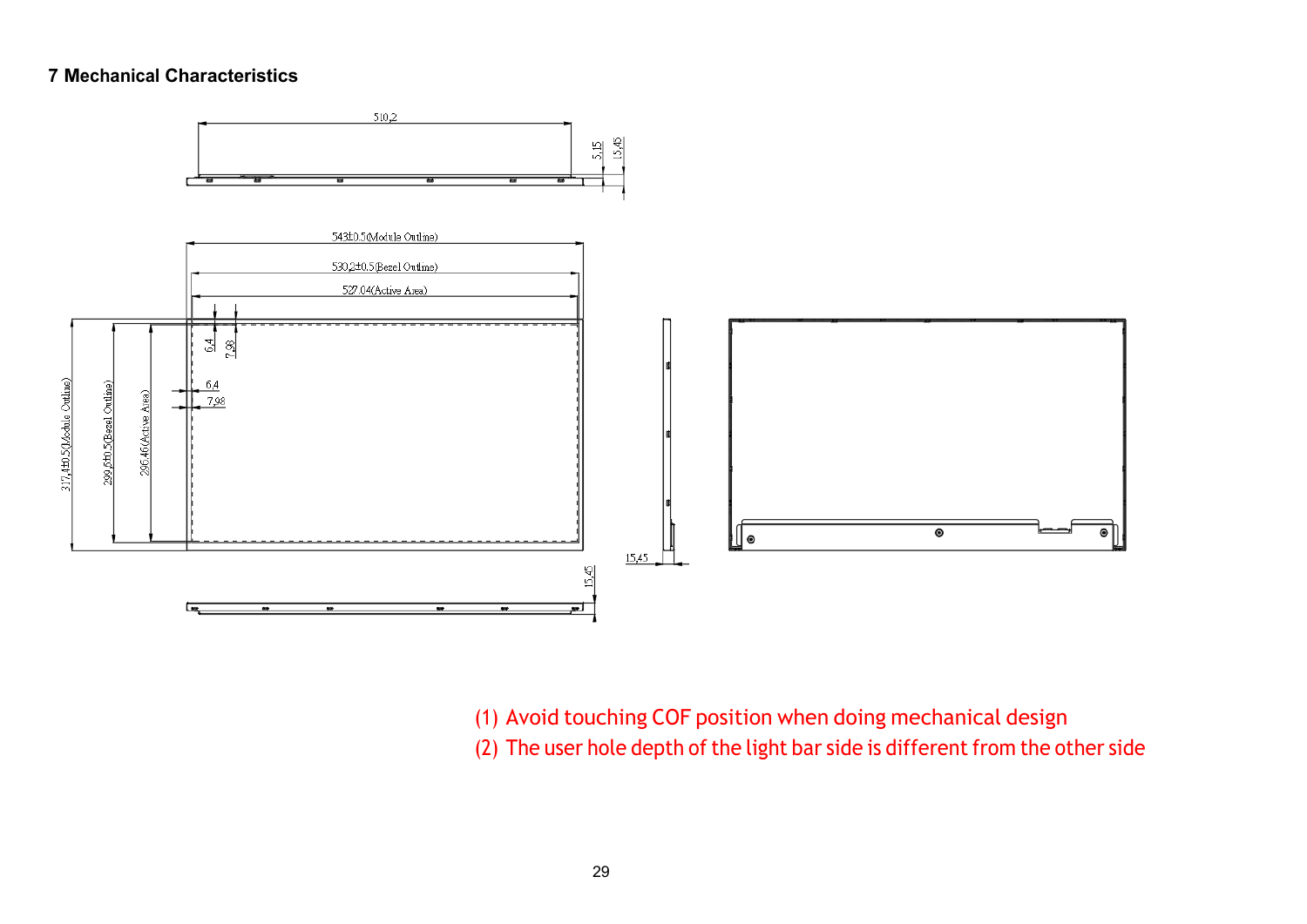### EB-LCM Technology Corporation

### **8 Packing Specification**

### **8.1 Packing Flow**